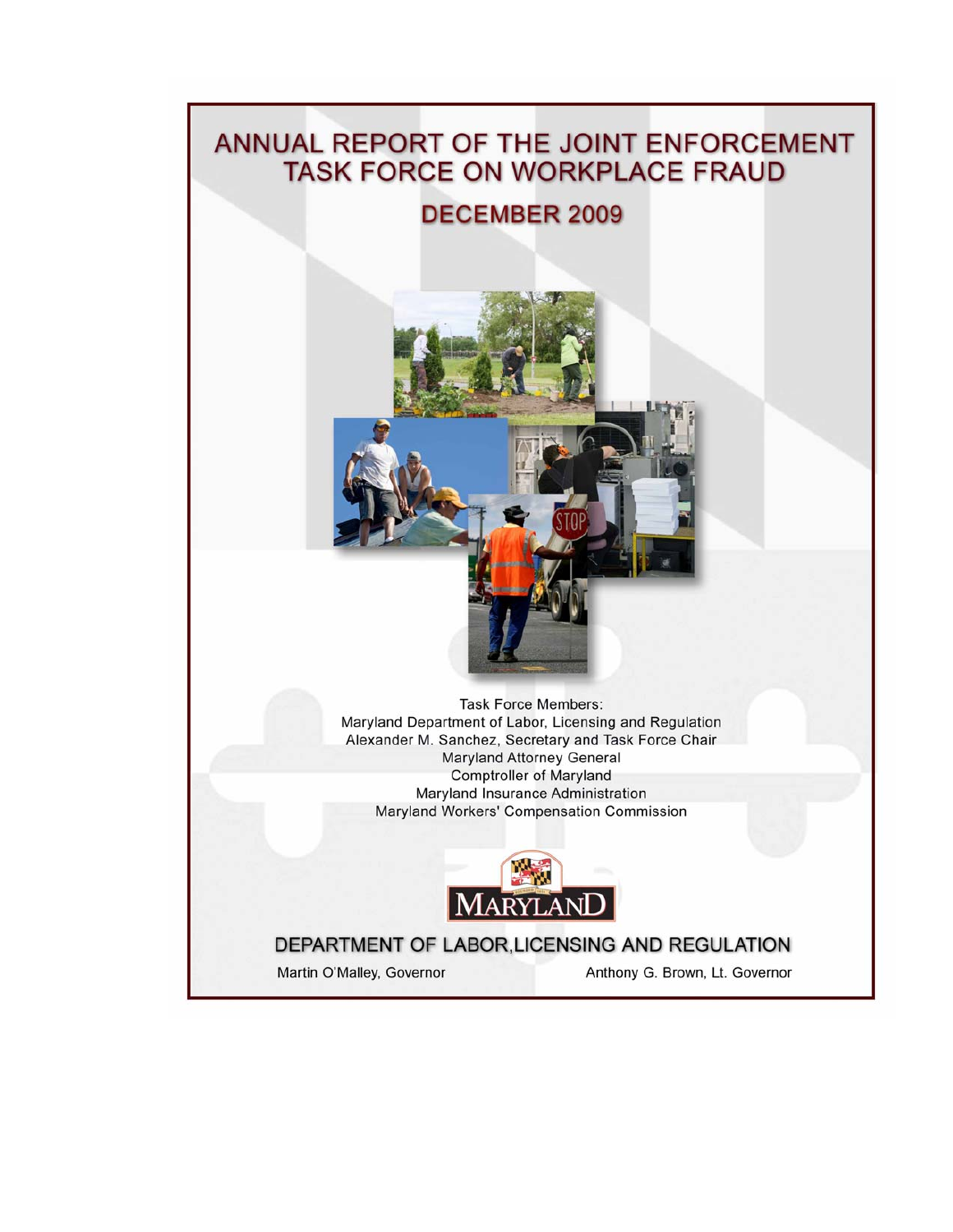#### **TABLE OF CONTENTS**

EXECUTIVE SUMMARY

- I. BACKGROUND ON WORKPLACE FRAUD
	- A. Introduction
	- B. Addressing the Workplace Fraud Problem in Maryland
		- 1. The Workplace Fraud Act of 2009
		- 2. The Executive Order
- II. TASK FORCE ACCOMPLISHMENTS
	- A. Collaborative Enforcement
	- B. Data Sharing
	- C. Education and Outreach
	- D. Collaboration with Other States
- III. TASK FORCE MEMBER REPORTS
	- A. Department of Labor, Licensing and Regulation
		- 1. Division of Labor and Industry
		- 2. Division of Unemployment Insurance
	- B. Attorney General
	- C. Comptroller
	- D. Insurance Administration
	- E. Workers' Compensation Commission
- IV. BARRIERS TO ENFORCEMENT
- V. NEXT STEPS AND GOALS FOR 2010

#### **APPENDICES**

| Appendix A: Executive Order                                                     |
|---------------------------------------------------------------------------------|
| Appendix B: Summary of the Workplace Fraud Act: Amendments and Additions to the |
| Maryland Code, Labor and Employment Article                                     |
| Appendix C: Differences between General Tax Responsibilities of Employees and   |
| <b>Independent Contractors</b>                                                  |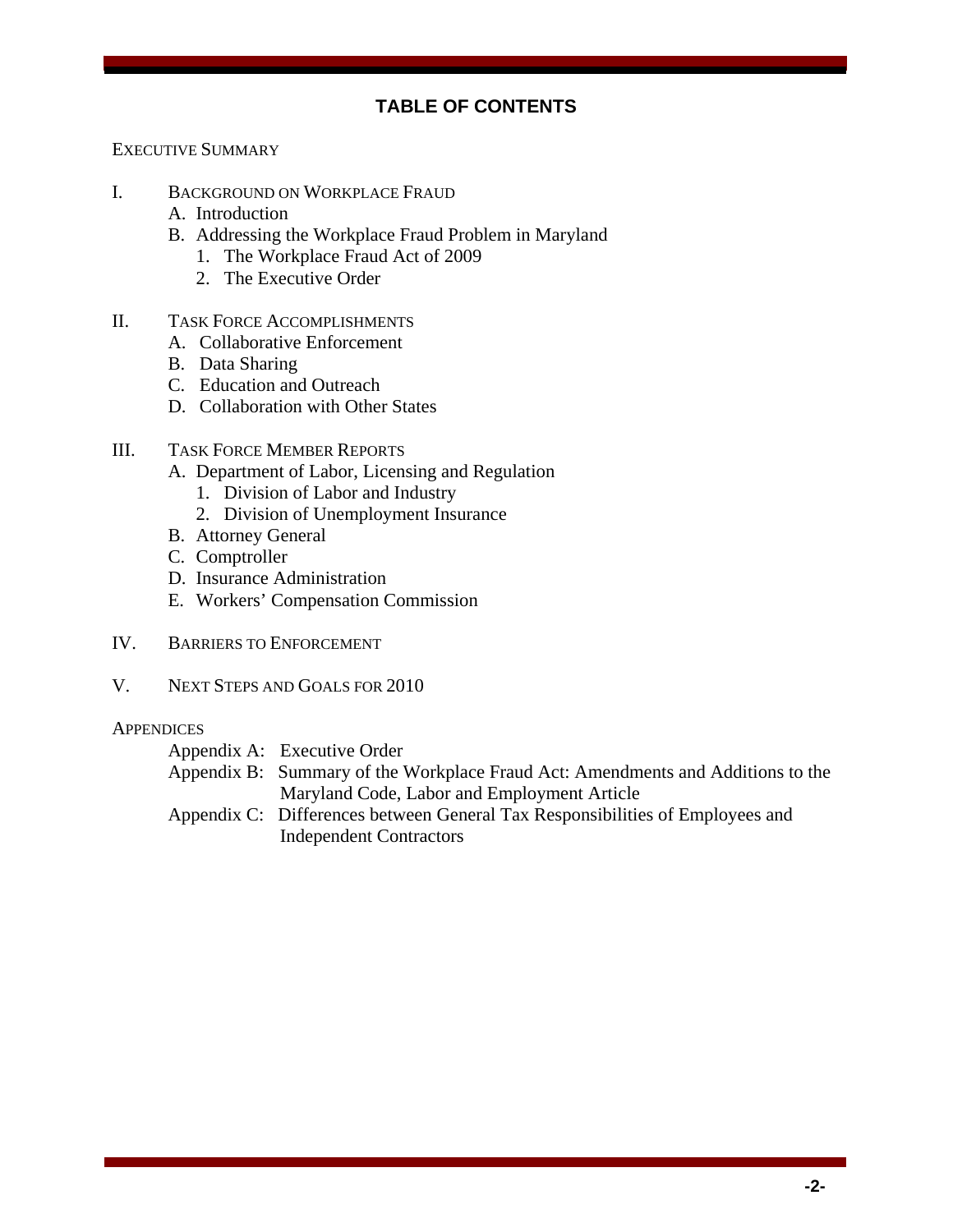#### **EXECUTIVE SUMMARY**

Workplace fraud is the intentional misclassification of employees as independent contractors or through "off-the-books" labor. Employers often engage in workplace fraud in an attempt to circumvent the payment of overtime wages, employment taxes, and workers' compensation coverage that employers are legally obligated to provide to their employees. It is estimated that between 10-30% of employers misclassify their workers.

Workplace fraud has real, negative consequences for workers, law-abiding businesses and taxpayers. Misclassified workers have no recourse if they are not paid their wages, forced to work excessive hours or in dangerous conditions, discriminated against, or are hurt on the job. Responsible businesses are forced to compete in the marketplace against employers that have lowered their payroll expenses and increased their profits through workplace fraud. These responsible employers also pay higher unemployment insurance taxes and workers' compensation premiums on behalf of those that do not. Finally, workplace fraud costs the taxpayers millions of dollars in tax revenues that could be used for the benefit of the state. A recent study estimated that Maryland loses approximately \$20 million to the Unemployment Insurance Trust Fund alone due to misclassification.

Maryland has recently joined a growing state and federal movement to combat workplace fraud or employee misclassification. The General Assembly passed the Workplace Fraud Act of 2009, which took effect on October 1, 2009. The Workplace Fraud Act strengthened the State's existing enforcement powers and created a new misclassification violation in the construction and landscaping industries. Governor Martin O'Malley also established a Joint Enforcement Task Force on Workplace Fraud to coordinate enforcement efforts with the appropriate state agencies, facilitate data and information sharing, and increase awareness about workplace fraud.

Although the Task Force has only existed for five (5) months at the time of this report, and the Workplace Fraud Act has only been effective for two (2) months, the Task Force is making progress and has already begun to make our different state agencies and divisions work more collaboratively and effectively.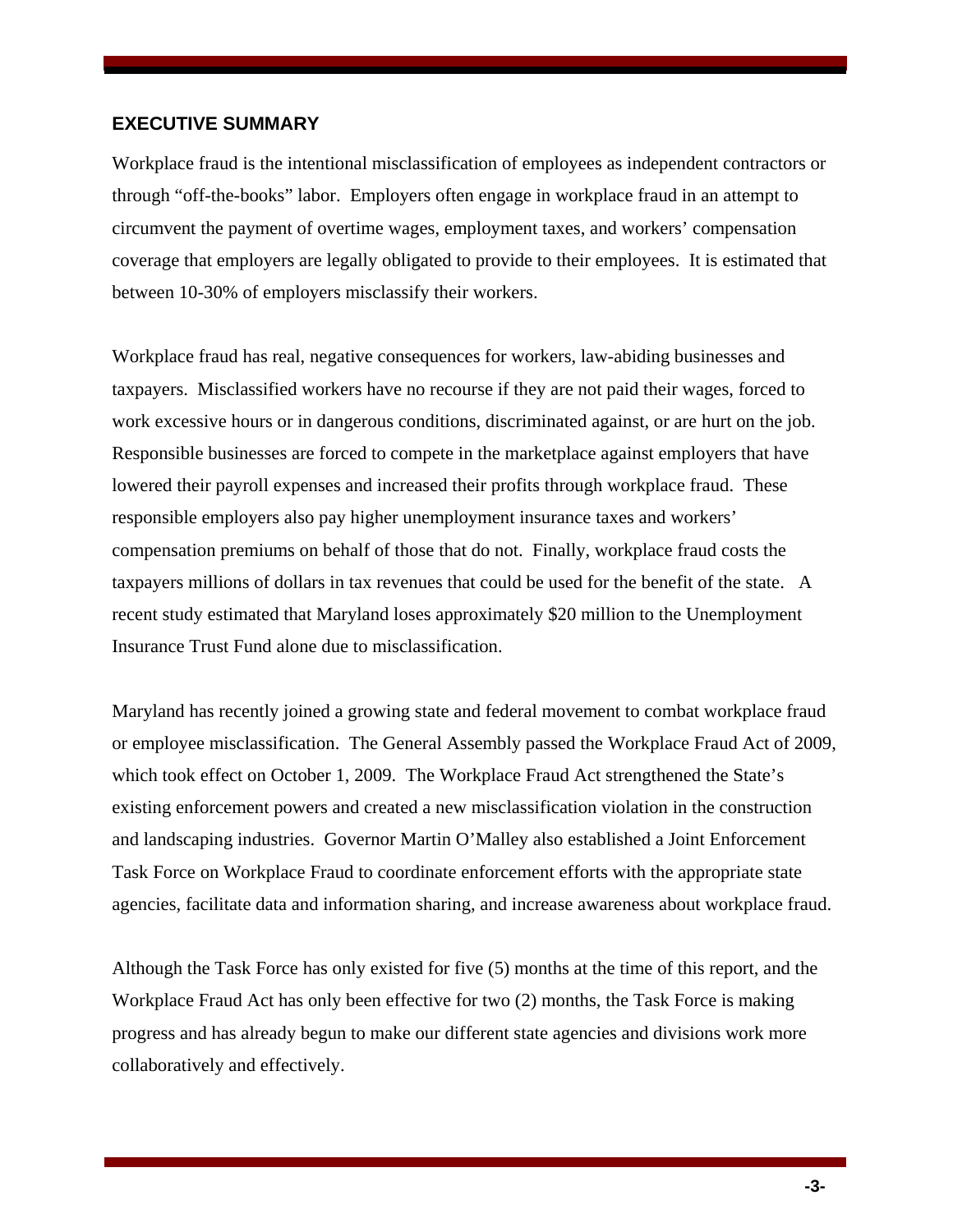Among other things, the Task Force has:

- Established three workgroups to focus on enforcement, data sharing, and education and outreach.
- Initiated 16 Task Force-coordinated unemployment insurance tax investigations. While some of these audits are ongoing, to date they have identified 1,456 misclassified workers and approximately \$3.5 million in unreported wages paid to employees.
- Coordinated information sharing procedures and the signing of necessary memoranda of understanding to make this inter-agency information sharing possible.
- Reached data sharing agreements with the IRS aimed at uncovering employment tax fraud.
- Established a website and phone number for complaints.
- Conducted extensive outreach to professionals and employers impacted by the Workplace Fraud Act.
- Studied best practices employed by task forces working on these issues in other states.
- Assisted New York State with a multi-state workplace fraud prosecution.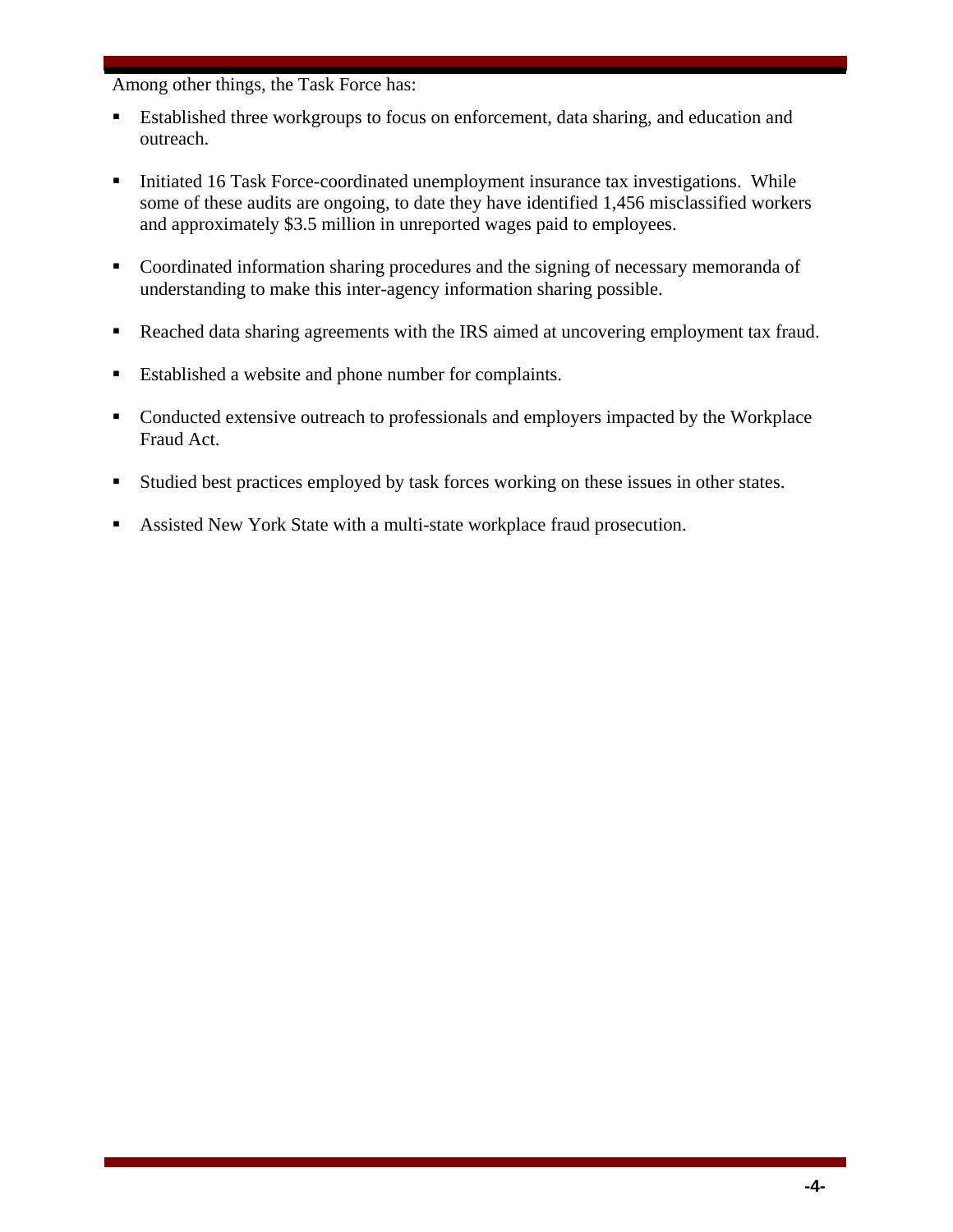## **I. BACKGROUND ON WORKPLACE FRAUD**

### **A. WHAT IS EMPLOYEE MISCLASSIFICATION AND WORKPLACE FRAUD?**

Many of our state and federal employment and anti-discrimination laws are based on the employer-employee relationship. Workers who are classified as "employees" receive a range of legal protections, including the right to minimum wage and overtime, the availability of antidiscrimination laws, and eligibility for unemployment insurance if they are laid off and workers' compensation if they are injured. Businesses with employees are subject to wage and hour laws; required to pay unemployment insurance taxes, social security taxes, and workers' compensation premiums for their employees; and withhold federal and state income taxes.<sup>1</sup>

Recent Maryland and federal studies estimate that approximately 20% of employers misclassify their workers.<sup>2</sup> Some of these employers may be confused about the definition of an "employee" or may believe that their employees are true independent contractors. Other employers deliberately misclassify their employees as "independent contractors" or pay them "off-thebooks" in an effort to avoid the costs and obligations associated with employees. When employers intentionally misclassify their employees in this way, they engage in workplace fraud.

Workplace Fraud negatively impacts workers, law-abiding employers, and taxpayers:

- (1) **Workplace fraud harms workers who lose out on workplace protections**. Misclassified employees have no recourse if they are hurt or killed on the job, laid off, discriminated against or harassed. They are also more likely to be paid subminimum wages or to work in dangerous conditions.
- (2) **Workplace fraud unfairly disadvantages employers who play by the rules.** Responsible employers lose a competitive edge because their payroll costs are higher than employers who manipulate the system. Responsible employers also pay higher Workers' Compensation premiums and Unemployment Insurance tax on behalf of those who fail to pay.

l

<sup>1</sup> *See* Appendix C for a table summarizing these differences.

David W. Stevens, An *Estimate of Maryland's Annual Net Unemployment Compensation Tax Loss from Misclassification of Covered Employees*, Baltimore, Md, February 1, 2009 (estimating that approximately 20% of Maryland employers misclassify their employees); Planmatics, Inc. *Independent Contractors: Prevalence and Implications for Unemployment Insurance Program*, Rockville, Md, February 2000 (finding that between 10-30% of employers in nine (9) states misclassify their employees.)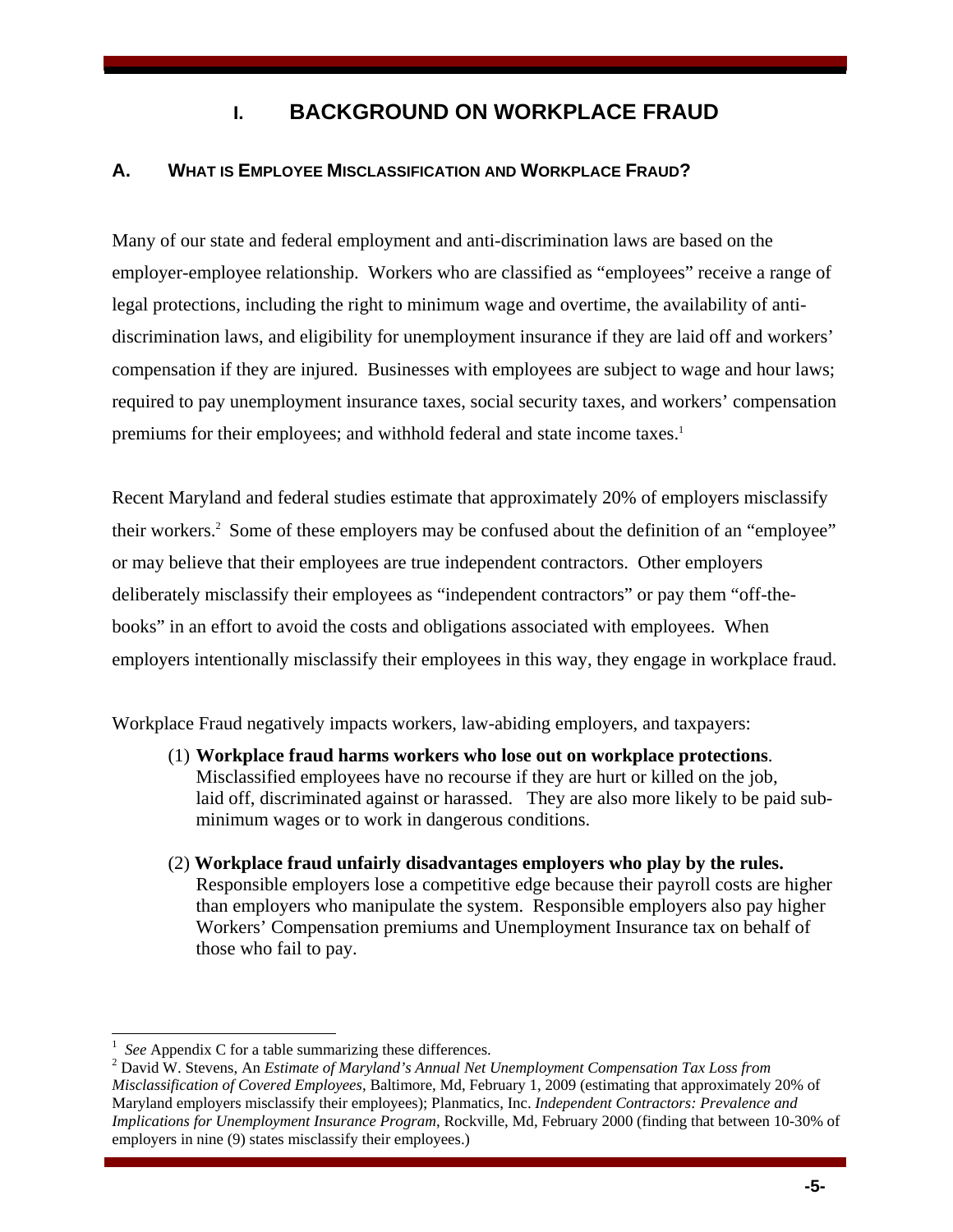(3) **Workplace fraud deprives our communities of much-needed revenue.** It is estimated that the state loses as much as \$20 million a year to the Unemployment Insurance Trust Fund due to misclassification.3 Millions of dollars in tax revenues are also lost to the general fund.

In recent years, there have been increasing efforts to combat workplace fraud on the state and federal levels. Some states including New York, Massachusetts, Michigan, and Maine have established task forces to examine workplace fraud and coordinate enforcement efforts. Other states have introduced new legislation to specifically prohibit the purposeful misclassification of an employee as an independent contractor, and/or establish a presumption of an employment relationship.4Various bills have been introduced on the federal level that would strengthen existing law through amendment of the tax code, the Fair Labor Standards Act, or ERISA.<sup>5</sup> The Government Accountability Office also recently issued a report to Congress concluding that different federal agencies could and should be doing more to coordinate enforcement efforts utilizing existing federal laws, and exploring possible legislative changes to strengthen these laws. 6

#### **B. ADDRESSING THE WORKPLACE FRAUD PROBLEM IN MARYLAND**

In 2009 Maryland joined approximately 32 other states that have taken measures to address the misclassification problem by passing the Workplace Fraud Act of 2009 and creating the Joint Enforcement Task Force on Workplace Fraud.

#### **THE WORKPLACE FRAUD ACT**

The Workplace Fraud Act (2009, Ch. 188) (the Act) requires the different state agencies and divisions that are impacted by workplace fraud to share information when they find or suspect that misclassification has occurred.7 The Act, which took effect on October 1, 2009, creates violations of state law for misclassification and provides for penalties to strengthen enforcement in three areas of state law:

<sup>3</sup> David W. Stevens, *An Estimate of Maryland's Annual Net Unemployment Compensation Tax Loss from* 

Misclassification of Covered Employees, Baltimore, MD, February 1, 2009.<br>
<sup>4</sup> See http://nelp.org/Justice/SummaryIndependentContractorReformsJuly2009.pdf.<br>
<sup>5</sup> See http://nelp.org/Justice/SummaryIndependentContractorReform *Detection and Prevention, GAO-09-717.*<br><sup>7</sup> *See* Md. Code Ann., Lab. & Empl., § 3-901, *et. seq*;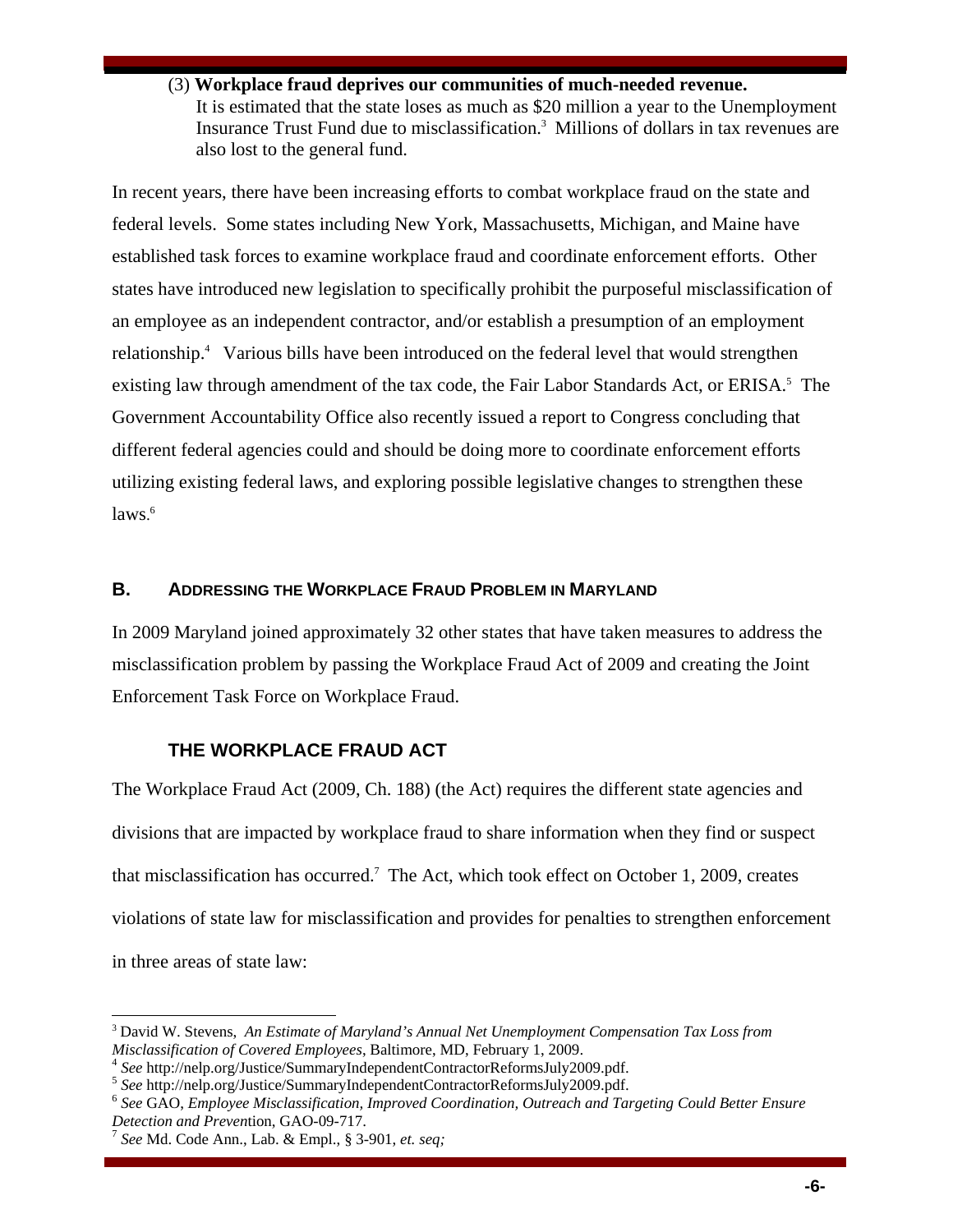IMPACT ON EMPLOYMENT STANDARDS LAW<sup>8</sup>

- The WFA creates a separate violation for misclassification in the landscaping and construction industries;
- Adopts the "ABC Test" to identify legitimate independent contractors;<sup>9</sup>
- Requires that employers maintain records and documentation on the independent contractors with whom they do business, and that they provide these independent contractors with a notice explaining their classification;
- Employers who "improperly misclassify" workers have 45 days to pay restitution and come into compliance with all applicable laws;
- Employers who "knowingly" misclassify their workers are subject to a civil penalty of up to \$5,000 per employee;
- Creates a private right of action for workers who believe they were misclassified;
- Contains anti-retaliation provisions for workers who complain of misclassification.

IMPACT ON UNEMPLOYMENT INSURANCE LAW<sup>10</sup>

- Keeps the existing presumption that a worker is a covered employee;
- Keeps the 50 year-old "ABC Test" to identify legitimate independent contractors;<sup>11</sup>
- Employers who "knowingly" misclassify their workers are subject to a civil penalty of up to \$5,000 per employee;
- Civil penalties of up to \$20,000 are also available for "knowingly' advising an employer to violate the Act.

#### IMPACT ON WORKERS' COMPENSATION LAW 12

- Establishes a misclassification violation and a presumption that a worker is a covered employee unless the employer proves otherwise;
- Determination of independent contractor status remains based on the common  $law$ ;<sup>13</sup>

<sup>8</sup> *See* Md. Code Ann., Lab. & Empl., § 3-901, *et. seq.* <sup>9</sup>

<sup>&</sup>lt;sup>9</sup> The three prongs of the so-called "ABC test" are: (a) the individual is free from control and direction; (b) the individual is customarily engaged in an independent business of the same nature; and (c) the work is outside the usual course of business of the employer or performed outside of any place of business of the employer.<br><sup>10</sup> See Md. Code Ann., Lab. & Empl., § 8-201, § 8-201.1.<br><sup>11</sup> See footnote 9 for a brief description of the ABC test

power to hire or terminate the individual; whether the employer controls or directs the work; whether the work is part of the employer's regular business; and the payment of wages.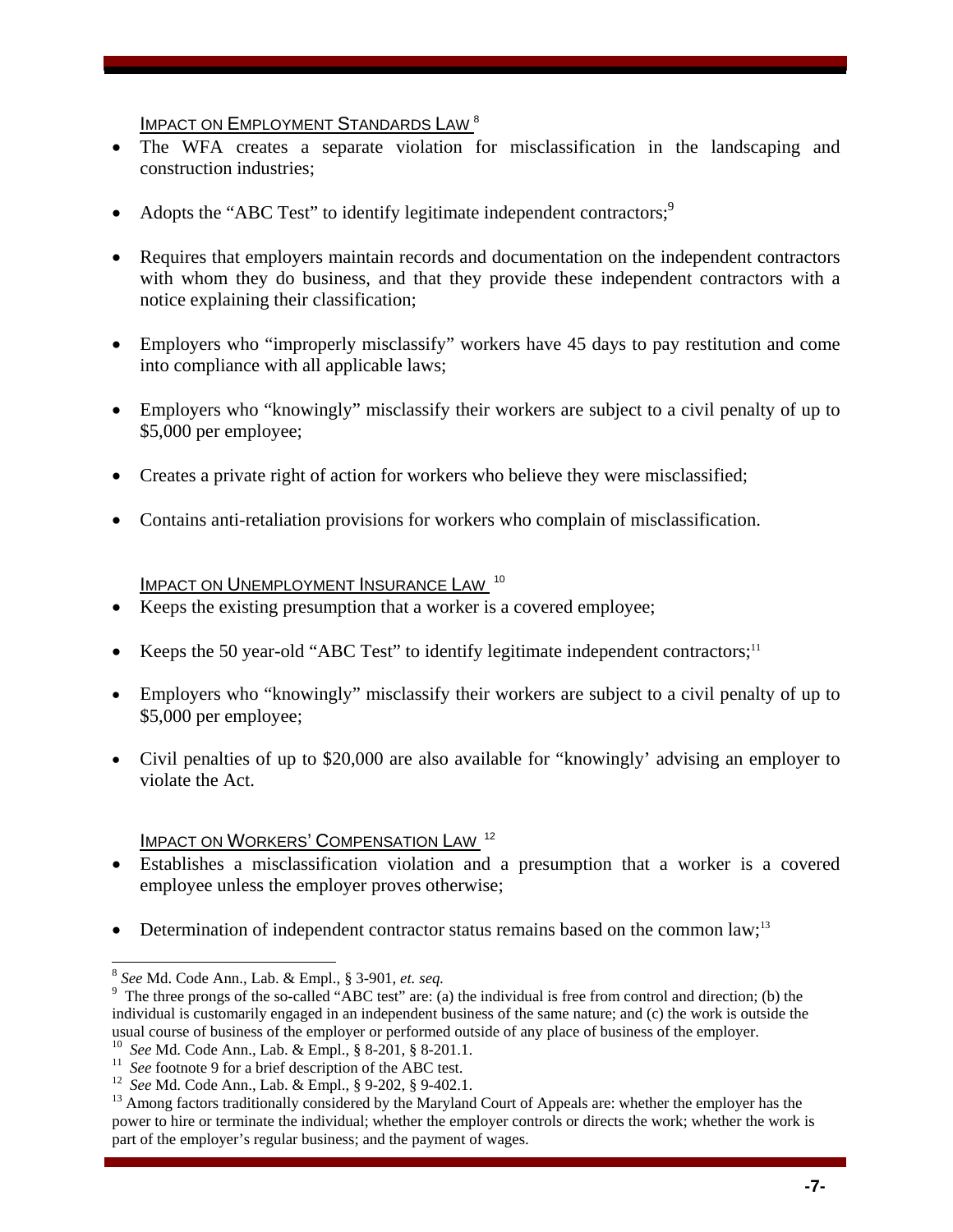- Adds a civil penalty not to exceed \$5,000 if the Workers' Compensation Commission finds that an employer has "knowingly" violated the Act;
- Adds a civil penalty not to exceed \$20,000 if the Workers' Compensation Commission finds a person has "knowingly" advised an employer on how to violate the Act.

### **THE EXECUTIVE ORDER**

On July 14, 2009, Governor O'Malley signed Executive Order No. 01.01.2009.09, creating a Joint Enforcement Task Force on Workplace Fraud.<sup>14</sup> The Executive Order, which is modeled after those used in other states, finds that "law enforcement and regulatory efforts to combat and prevent workplace fraud have been divided historically among various agencies, reducing their efficiency and effectiveness." The Executive Order further finds that the implementation and enforcement of the Workplace Fraud Act of 2009 "can be enhanced further and made more efficient through interagency cooperation, information sharing, and joint prosecution of serious violators." As such, the Executive Order charges the Task Force with, among other things: facilitating referrals and information sharing related to suspected workplace fraud; engaging in collaborative enforcement; and raising awareness about the problem of workplace fraud through education and outreach.

The Task Force consists of:

- (1) The Secretary of Labor, Licensing and Regulation, or designee;
- (2) The Attorney General or designee;
- (3) The Comptroller or the Comptroller's designee;
- (4) The Chair of the Workers' Compensation Commission or the Chair's designee;
- (5) The Insurance Commissioner or the Commissioner's designee;
- (6) The Commissioner of Labor and Industry or the Commissioner's designee;
- (7) The Assistant Secretary for Unemployment Insurance or the Assistant Secretary's designee.

The Secretary of Labor, Licensing and Regulation serves as the Task Force chair, convening the meetings and coordinating Task Force efforts.

<sup>14</sup> *See* Appendix A.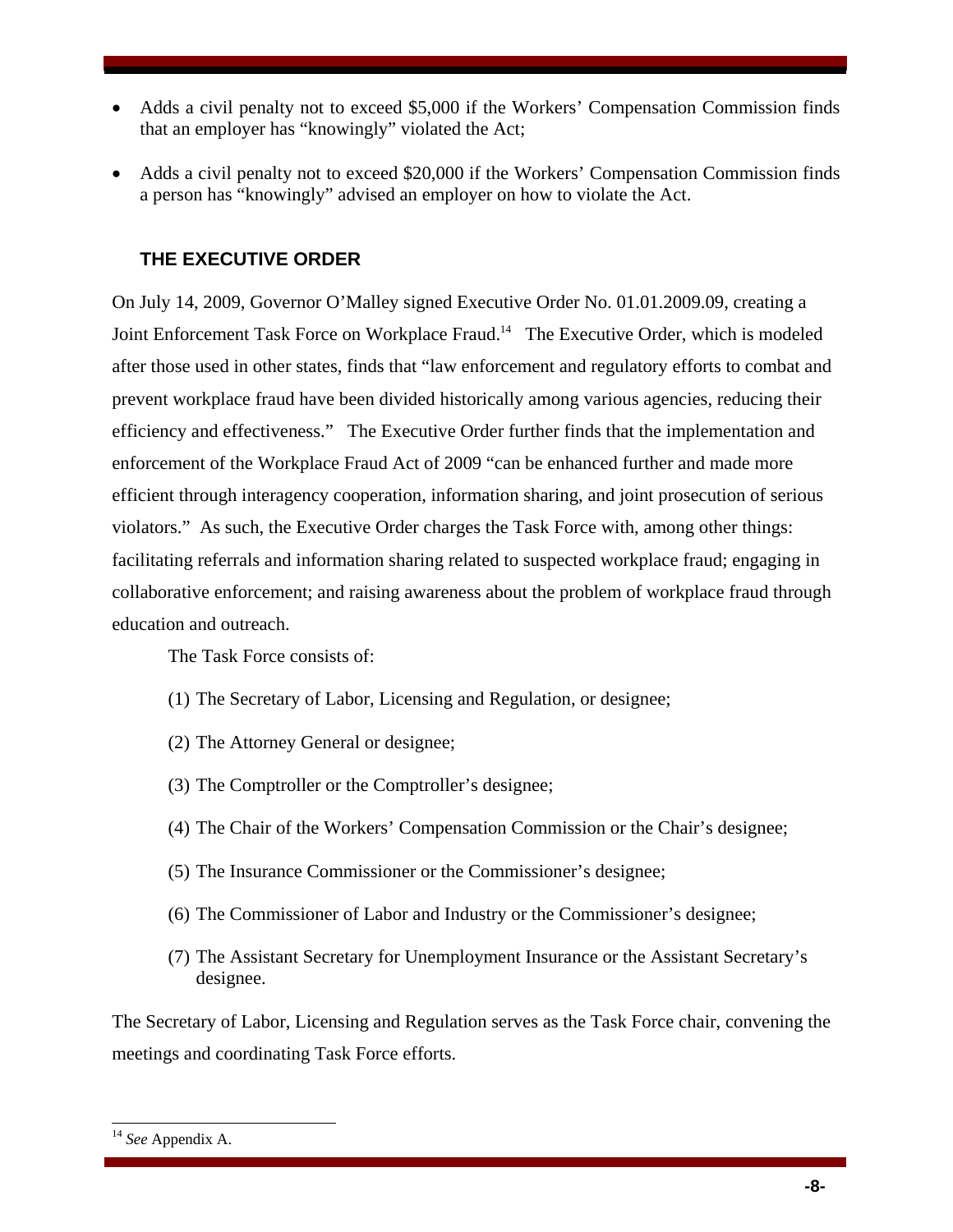This report documents the progress and initial steps the Task Force has taken since its creation and its goals for the coming year.

## **II. TASK FORCE ACCOMPLISHMENTS**

The principal charge of the Joint Enforcement Task Force (the Task Force) is coordination and collaboration in addressing the problem of workplace fraud. Before the creation of the Task Force, agencies or divisions that discovered or suspected misclassification did not share this information with other agencies or divisions. Although various state agencies and divisions had data relevant to employee misclassification and fraud investigations, they did not share it with each other. The primary focus of the Task Force in its first few months of existence has been to break down these traditional barriers, pool our information and resources, and create new collaborative approach workplace fraud enforcement.

At its first meeting the Task Force agreed to create three workgroups made up of on-the-ground staff in the various divisions and agencies to meet and work together on issues of concern for the Task Force. These workgroups are: the enforcement workgroup, the data sharing workgroup, and the education and outreach workgroup.

**COLLABORATIVE ENFORCEMENT***.* Enforcement workgroup members are meeting approximately every two weeks to review complaints of workplace fraud, make referrals, talk through investigations, and identify cases appropriate for joint enforcement. Although these enforcement efforts are still in their infancy, the results of information sharing and collaborative enforcement are already producing worthwhile results:

- After an investigation into a Maryland security company by the Living Wage Unit of the Division of Labor and Industry uncovered a large volume of "off the books" work, the Division of Unemployment Insurance got involved in the investigation. Its audit revealed approximately 50 misclassified employees and \$181,000 in taxable wages for 2008. In the year 2009, the company had declared no employees, but an audit revealed 25 misclassified employees and \$183,000 in taxable wages. Unpaid wages owed these employees are still being calculated.
- After seeing a notice about Workplace Fraud on the Governor's website, the State Highways Administration referred a case of suspected misclassification on a state contract to the Task Force. The investigation is ongoing, but an Unemployment Insurance Audit found 58 misclassified employees for the audit year 2008, resulting in an increase of nearly \$334,000 in the taxable wages reported. The Comptroller and the Workers' Compensation Commission have yet to determine the amount in back taxes and premiums that may be owed.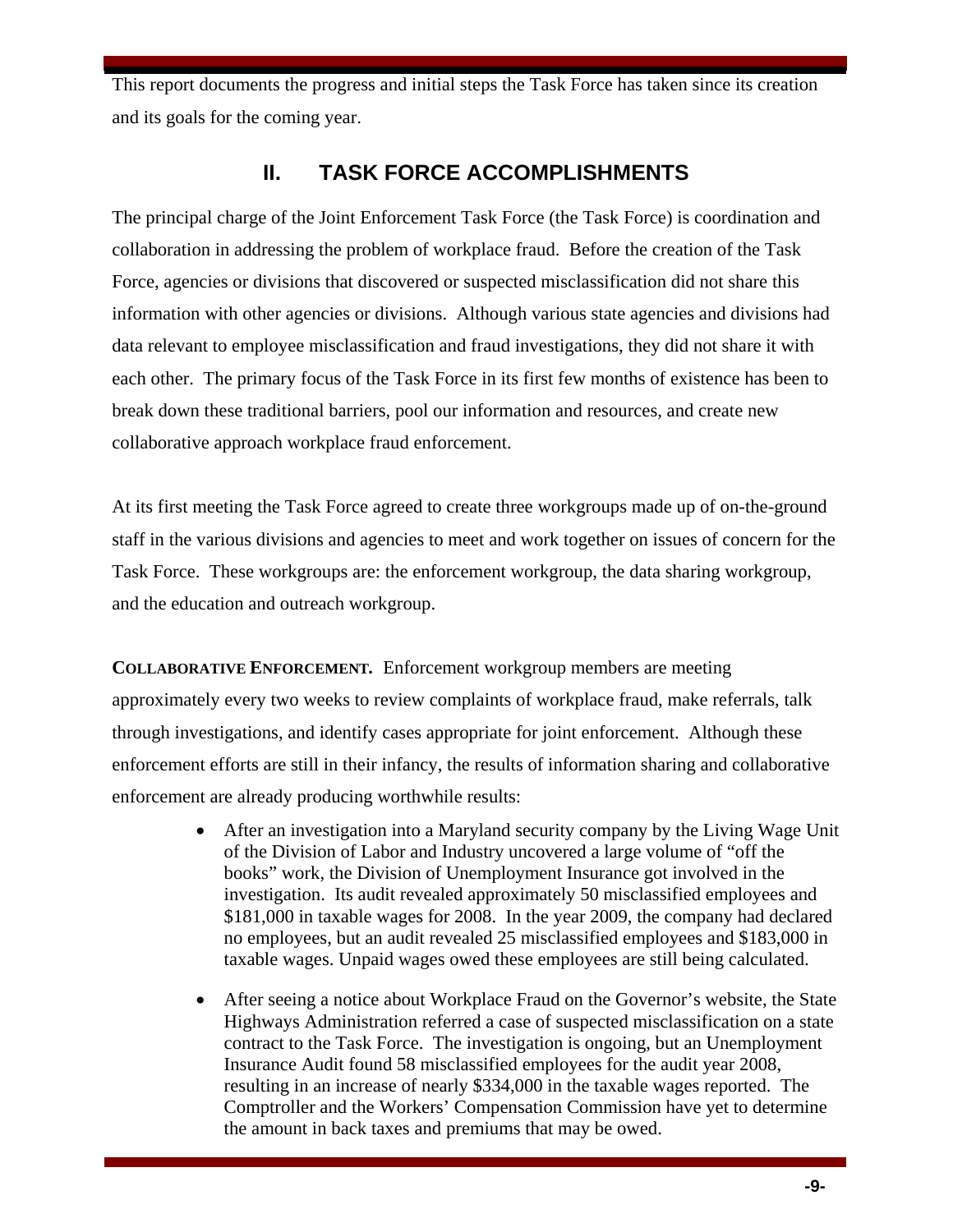**DATA SHARING.** Agencies and divisions have created plans to share data and information in ways that will help them identify significant cases of workplace fraud and strengthen their enforcement efforts.

- The Workers' Compensation Commission and the Division of Unemployment Insurance executed a Memorandum of Understanding and are engaged in ongoing data exchange regarding open and closed employer accounts. The Task Force anticipates that the Comptroller will begin participating in this data exchange shortly, to the degree permitted by law.
- The Division of Labor & Industry, the Division of Unemployment Insurance and the Comptroller have begun exchanging information regarding suspected misclassification on state contracts. They hope to further refine this information exchange and create a system by which data can be sorted and transferred through a secure electronic location.
- The Division of Unemployment Insurance has executed a Memorandum of Understanding with IRS to exchange tips and referrals regarding suspected misclassification. They anticipate that this information exchange should be up and running within the next few months.

**EDUCATION AND OUTREACH***.* In an effort to educate the public about workplace fraud, the recent changes in Maryland law, and the work of the Task Force, Task Force members have participated in numerous outreach events, including the:

- **AFL-CIO Biennial Convention;**
- Carroll County Business Luncheon;
- Commissioner of Labor & Industry's monthly construction roundtable discussions;
- Fed/State Tax Institute Seminars (in Greenbelt, Baltimore, Easton, and Frederick);
- Harford County Chamber of Commerce, Legislative Committee;
- **Howard County Business event on Workplace Fraud, sponsored by Delegates Bates** and Miller and Senator Kittleman;
- **Maryland Association of CPAs State Taxation Committee;**
- Maryland Chamber of Commerce;
- Maryland National Capital Home Care Conference;
- **Maryland State Bar Association, Labor and Employment Section Annual Dinner.**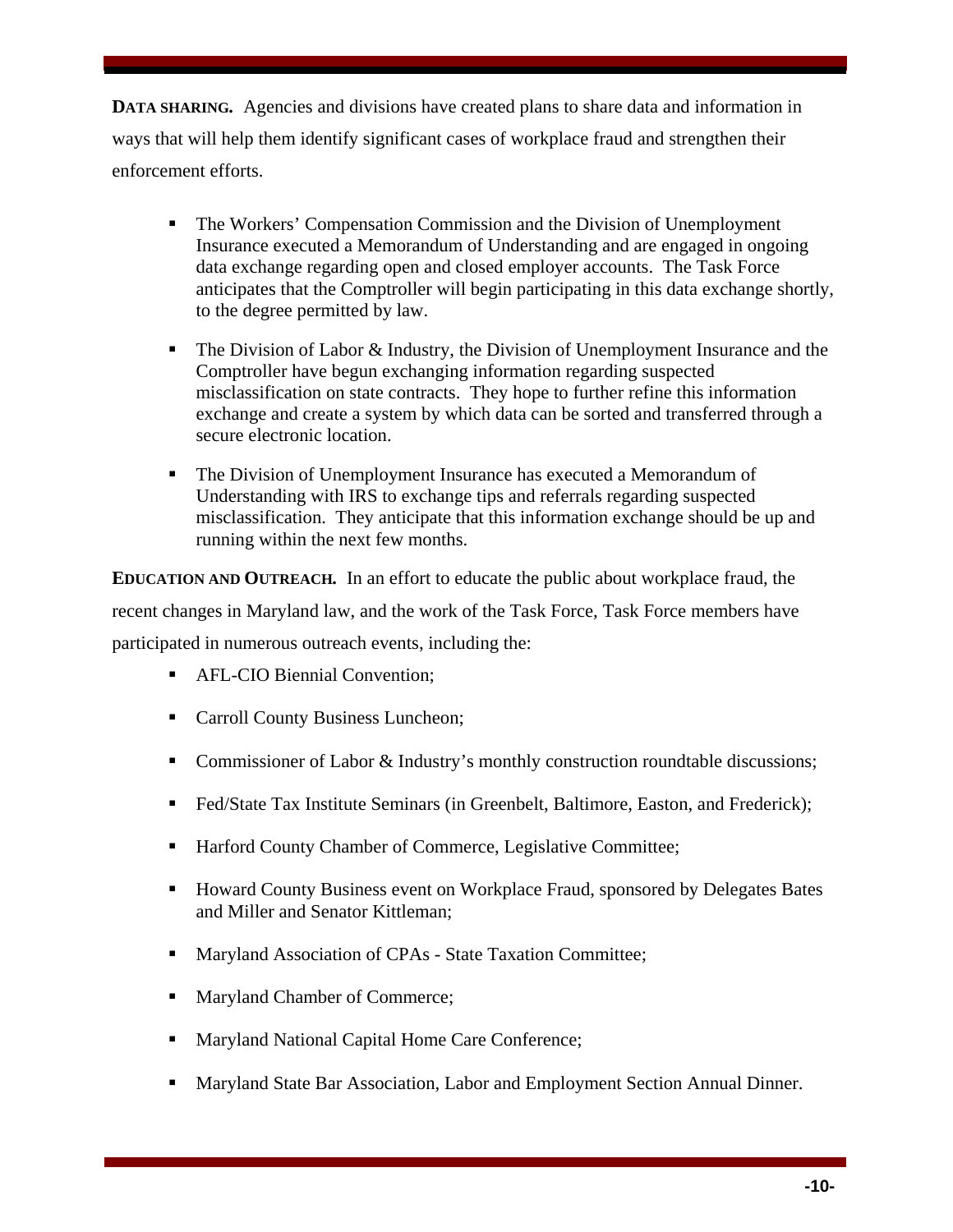**PARTNERING WITH OTHER STATES.** Task Force members recognize that workplace fraud is a national problem that does not stop at the state line. Applying the same principles that guide the Task Force's collaboration among different state agencies and stakeholders, the Task Force has been building partnerships with other states as a way to learn best practices, pool resources, and enhance enforcement efforts.

Task Force members took a "field trip" to New York to visit the New York Joint Enforcement Task Force on Employee Misclassification, which has existed since September 2007, and learn about its best practices and enforcement efforts. The Executive Director of the New York Enforcement Task Force then came to Maryland to address the first meeting of the Task Force.

In October 2009, Task Force representatives attended the Northeastern Regional States Summit on Employee Misclassification and the Underground Economy, which was hosted by the Massachusetts Joint Task Force on the Underground Economy and Employee Misclassification. Other attendees included representatives from Maine, New Hampshire, Vermont, New York, New Jersey and Connecticut. One of the topics for discussion was engaging in interstate enforcement actions.

Just a few weeks ago, the Task Force assisted the New York Task Force with criminal prosecution involving workers who live in Maryland and were recruited in Maryland, but were then brought to upstate New York to perform construction work. These workers alleged that their employer had misclassified them, denied them the wages and overtime benefits they were due, and laundered money by having wages for other employees flow through their paychecks. Working with the New York Department of Labor, the Task Force arranged for the workers to come and be interviewed for the case by video conference between New York and Maryland. These video conferences will form the backbone of the case, which would not have gone forward had the low-wage workers been required to travel back to New York to be interviewed.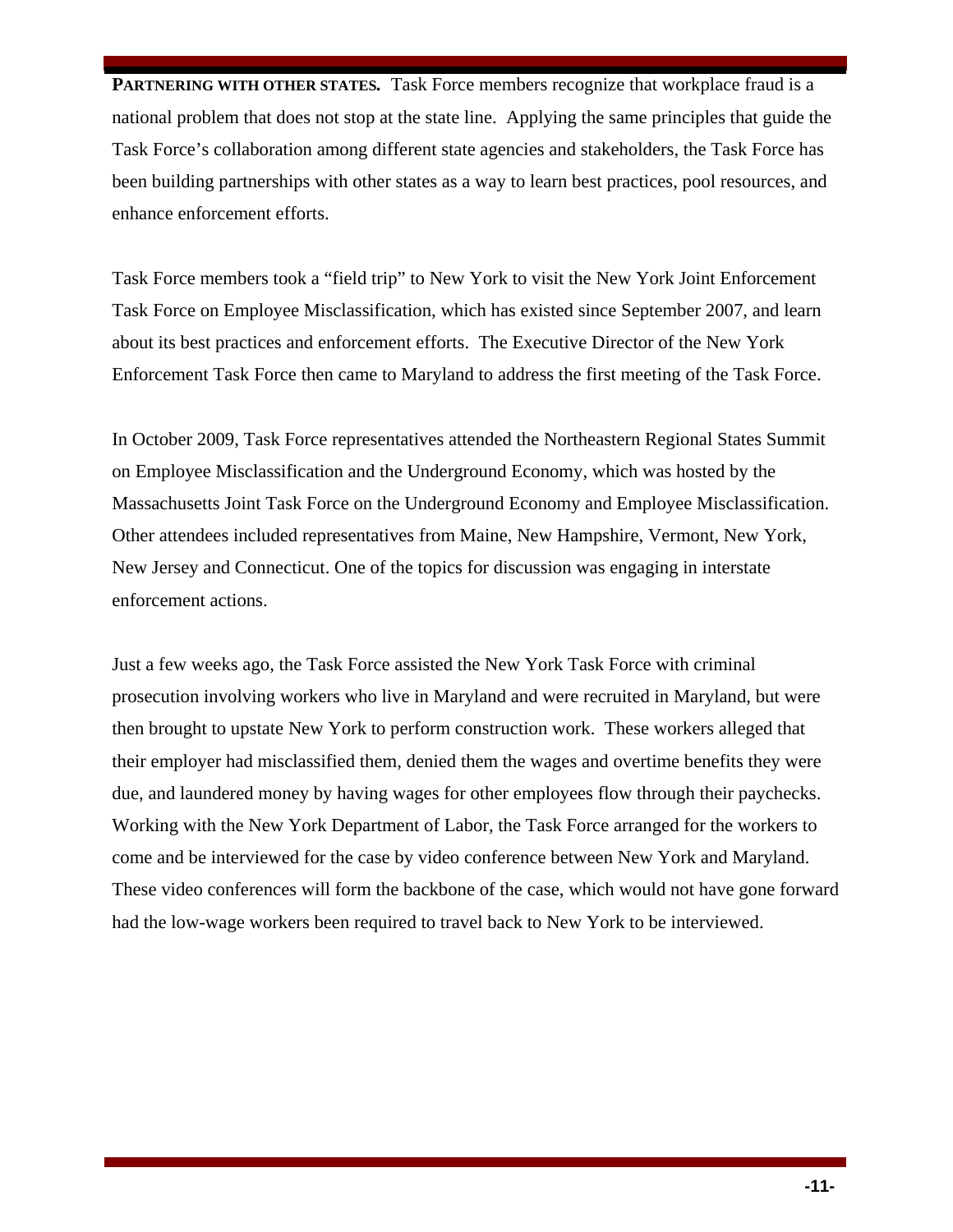## **III. TASK FORCE MEMBER REPORTS**

The different state agencies and divisions that make up the Task Force are impacted differently by workplace fraud. The following summary provides an overview of Task Force member agencies' and divisions' respective efforts to combat workplace fraud and how these efforts complement the work of the Task Force.

#### **A. DEPARTMENT OF LABOR, LICENSING AND REGULATION**

#### **1. DIVISION OF LABOR AND INDUSTRY**

The Division of Labor and Industry (DLI) of the Department of Labor, Licensing and Regulation enforces Maryland's workplace protection laws, including the Wage Payment and Collection law, Living Wage law, Child Labor law, Prevailing Wage law, and Occupational Safety and Health laws.

The Workplace Fraud Act of 2009 created a new violation of the Employment Standards subtitle for misclassification of an employee in the landscaping and construction industries.<sup>15</sup> The Division of Labor and Industry's Employment Standards Service (ESS) is in the process of building a unit that will investigate complaints of workplace fraud within the landscaping and construction industries and ensure compliance with the Act. The required appropriation approval for this unit is in the final stages of the budgetary process and DLI plans to begin hiring within the next few months. In the meantime, DLI is developing training and outreach materials, procedures, questionnaires and a database so that the new unit will be ready to begin work as soon as possible.

DLI has also conducted outreach within the subject industries to make them aware of the changes in the law. With the assistance of the Attorney General, DLI has issued regulations explaining some of the provisions of the Workplace Fraud Act, including the notice and recordkeeping provisions. DLI has also issued proposed regulations containing illustrative factual examples intended to provide guidance to employers within the landscaping and construction industries.

<sup>15</sup> *See* Md. Code Ann., Lab. & Empl., § 3-901, *et. seq.*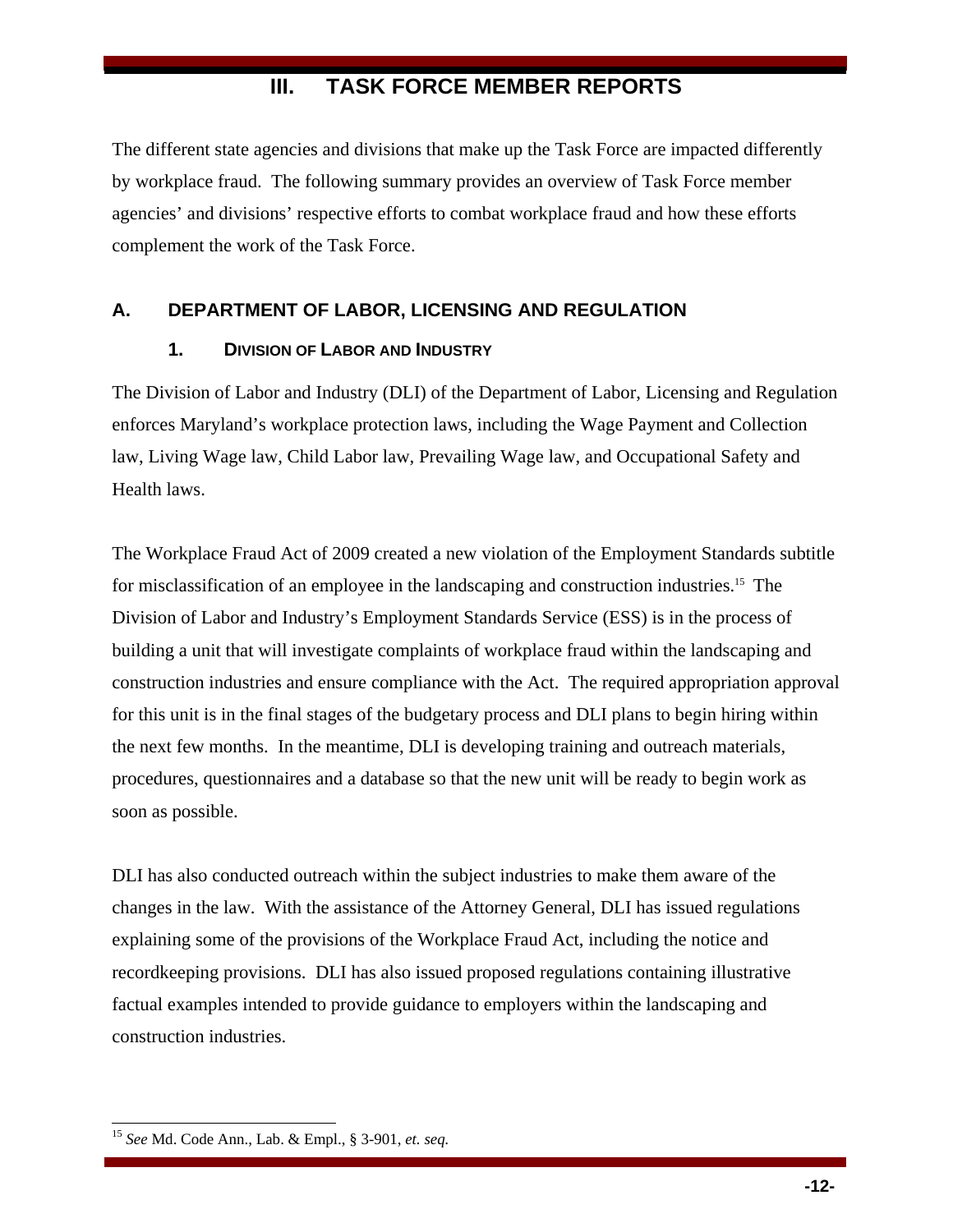Finally, investigators from DLI's Living Wage and Prevailing Wage units are engaged in ongoing information sharing with other Task Force members regarding suspected misclassification of workers on government contracts.

#### **2. DIVISION OF UNEMPLOYMENT INSURANCE**

The Division of Unemployment Insurance (DUI) within the Department of Labor, Licensing and Regulation administers the collection of unemployment insurance contributions from employers and the payment of unemployment insurance benefits to eligible employees who have lost their jobs through no fault of their own. DUI routinely performs employer audits to ensure that Maryland employers are reporting all of their employees and making proper contributions. Some such audits begin when a worker files a claim for benefits but the employer has never reported their income or made unemployment insurance contributions for this income. DUI will conduct an audit to determine if the worker was actually an employee for whom the employer should have been making unemployment insurance contributions. Traditionally a large percentage of DUI audits were also generated randomly.

In 2009 DUI began to shift from random audits to more statistically-driven auditing. Based on the data that DUI collects from claimants, it began focusing more of its efforts in industries where misclassification is most prevalent. The results are stark. As the chart below shows, by focusing on the industries with a proven incidence of misclassification, DUI more than doubled the number of misclassified employees it found:

| <b>Quarter</b> | <b>Total Audits</b> | Non-random<br><b>Audits</b> | <b>Misclassified</b><br><b>Workers Found</b> | <b>Taxable Wages</b><br><b>Uncovered</b> |
|----------------|---------------------|-----------------------------|----------------------------------------------|------------------------------------------|
| 2008-1         | 650                 | $\theta$                    | 1,339                                        | \$5,809,358                              |
| 2008-2         | 720                 | $\theta$                    | 1,055                                        | \$4,708,354                              |
| 2008-3         | 947                 | 107                         | 1,618                                        | \$7,134,811                              |
| <b>TOTAL</b>   | 2,317               | 107                         | 4,012                                        | \$17,652,523                             |
| 2009-1         | 863                 | 306                         | 3,914                                        | \$33,050,770                             |
| 2009-2         | 697                 | 392                         | 3,348                                        | \$12,959,601                             |
| 2009-3         | 513                 | 434                         | 1,212                                        | \$4,976,734                              |
| <b>TOTAL</b>   | 2,073               | 1,132                       | 8,474                                        | \$50,987,105                             |

To date, DUI has initiated sixteen (16) audits that were generated by referrals from the Task Force or Task Force partner agencies. Many of these audits are ongoing. However, the audits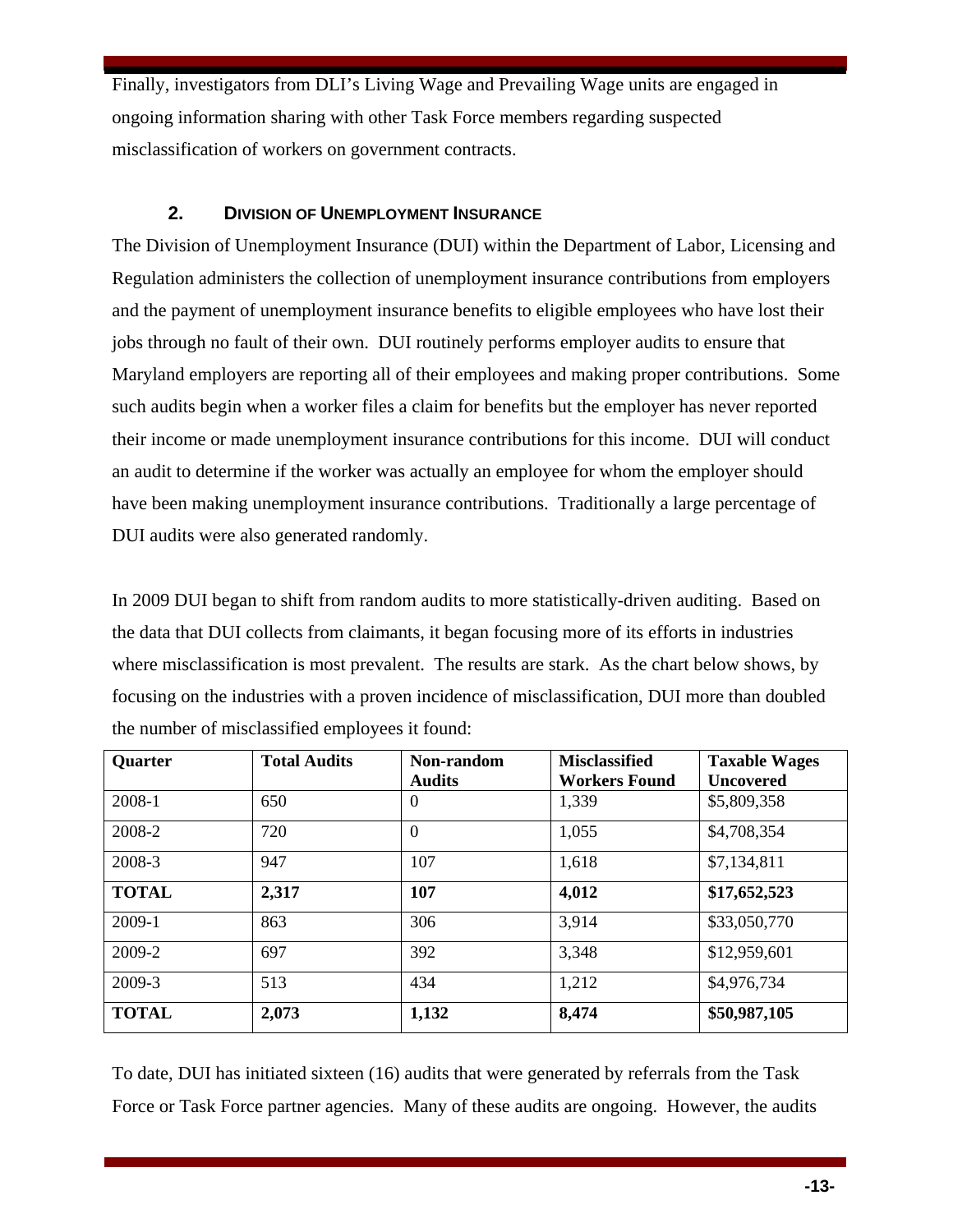that have been completed have identified 1,456 misclassified workers and approximately \$3.5 million in previously unreported taxable wages paid to these employees.<sup>16</sup> While this data is very preliminary, it does suggest that Task Force generated referrals and complaints will further help the DUI focus its audit resources on employers who are engaging in misclassification.

#### **B. ATTORNEY GENERAL**

 As Maryland's chief legal officer, the Attorney General has general charge, direction and supervision of the legal business of the state, focusing primarily on the representation of state agencies. As such, the Office of the Attorney General has provided legal guidance on all aspects of Maryland's efforts to combat workplace fraud, including: assisting with the drafting of the statute itself, including appropriate amendments; drafting regulations to implement the Workplace Fraud Act; and providing guidance as to the legality of inter-agency data and information sharing. Assistant Attorneys General who represent DLLR also attend various meetings and provide advice to the Division of Unemployment Insurance and the Division of Labor and Industry regarding implementation of the Workplace Fraud Act. The Attorney General's designee attends all Task Force workgroup meetings to provide guidance on any and all new questions that may arise regarding joint enforcement and information sharing. The Office of the Attorney General also represents the state in all litigation related to the enforcement of the Act.

#### **C. COMPTROLLER**

 $\overline{\phantom{a}}$ 

One of the Comptroller's primary duties is to administer the collection of the individual and employer taxes that make up an essential part of the State revenue needed to provide services to its citizens. The Comptroller's ability to collect these taxes is greatly impaired when employers fail to report all of their employees or properly withhold income and employment taxes on their behalves. Although the Comptroller is bound by certain confidentiality provisions, the Comptroller's Office is permitted to receive and act upon information from other departments and use that information to conduct its own investigation of withholding and income tax fraud or failure to file. The Comptroller will receive referrals from other Task Force member agencies when an investigation or audit has revealed workplace fraud. The Comptroller is also working

<sup>&</sup>lt;sup>16</sup> These numbers represent employees and taxable wages found for tax years 2007, 2008, and 2009.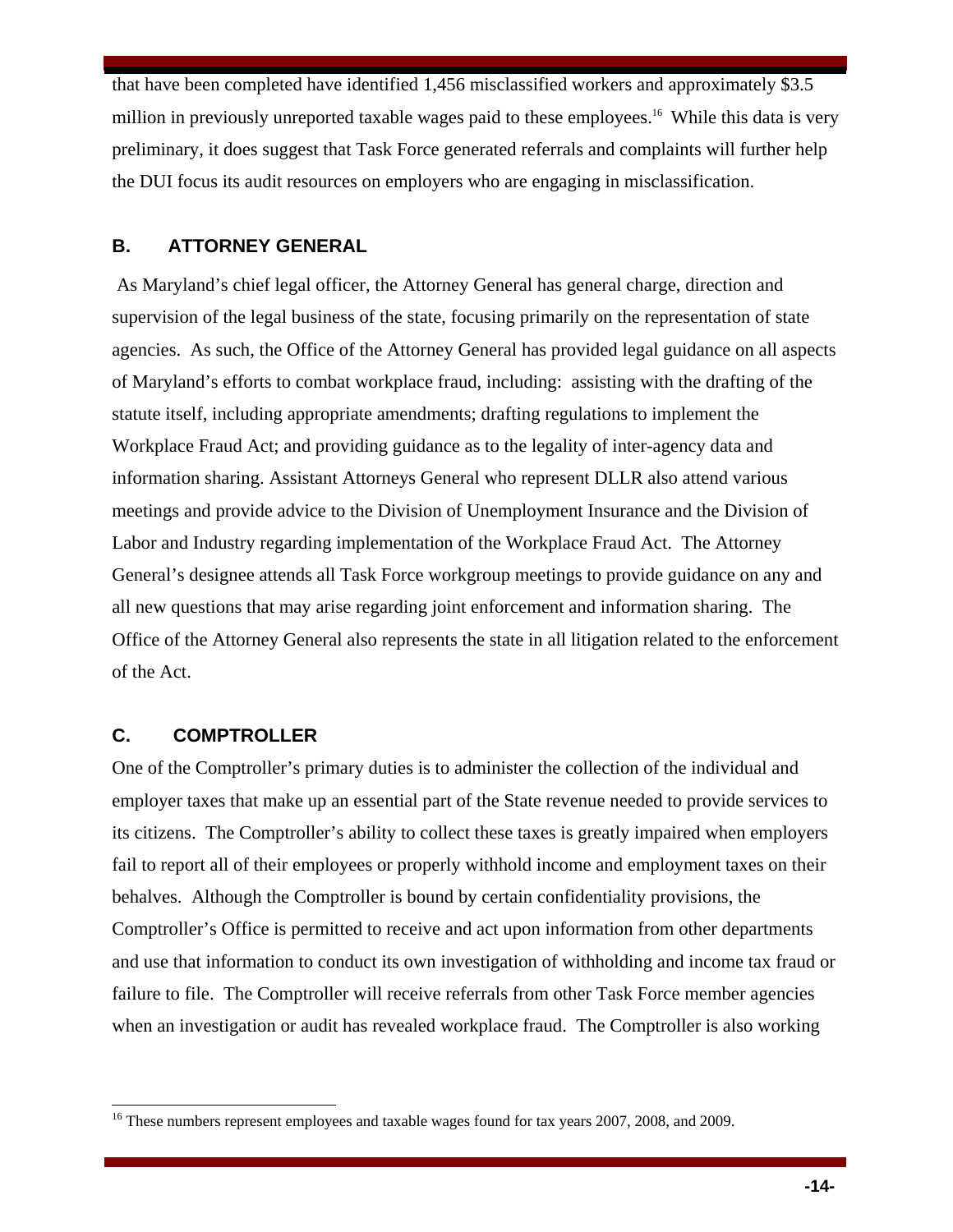with the Division of Unemployment Insurance and the Workers' Compensation Commission to gain access to their ongoing data exchanges.

#### **D. INSURANCE ADMINISTRATION**

The Maryland Insurance Administration (MIA) regulates licensed insurance carriers in Maryland, including workers compensation carriers. Under the Insurance Article, the MIA may investigate and prosecute fraudulent insurance acts, which include the making of false or fraudulent statements or representations in or with reference to an application for insurance, including misclassification of employees or under-reporting of payroll.<sup>17</sup> The Insurance Article further requires that every regulated insurer file an insurance antifraud plan with the Insurance Commissioner.<sup>18</sup>

As part of its statutory duty to review antifraud plans, the MIA conducted a survey of the eight largest licensed workers' compensation carriers in Maryland to determine if, *inter alia*, the Plans on file detailed specific procedures for detecting and preventing premium avoidance fraud. Pursuant to the results of this survey, the MIA issued a bulletin recommending as a 'best practice' that workers' compensation carriers require any applicant who claims to use independent contractors to produce a certificate of insurance for general liability coverage, a copy of the independent contractor's business license, a written subcontract for each job conducted by the sub-contracted laborer, and a signed copy of the Workers' Compensation Commission's Sole Proprietor's Status as a Covered Employee form. The MIA is considering adopting regulations that would require carriers to comply with these 'best practices' and will be considering carrier feedback on this issue.

The MIA is also collaborating with the Attorney General's office and local State's Attorneys Offices in prosecuting insurance fraud cases. In one recent case, the owner of an elevator repair business in Woodlawn pled guilty to felony theft for underreporting his company's payroll to his worker's compensation insurer. It is estimated that the man under-paid \$58,318.09 in premiums.

### **E. WORKERS' COMPENSATION COMMISSION**

<sup>17</sup> *See* Md. Code Ann., Insurance, § 27-406. 18 *See* Md. Code Ann., Insurance, § 27-803.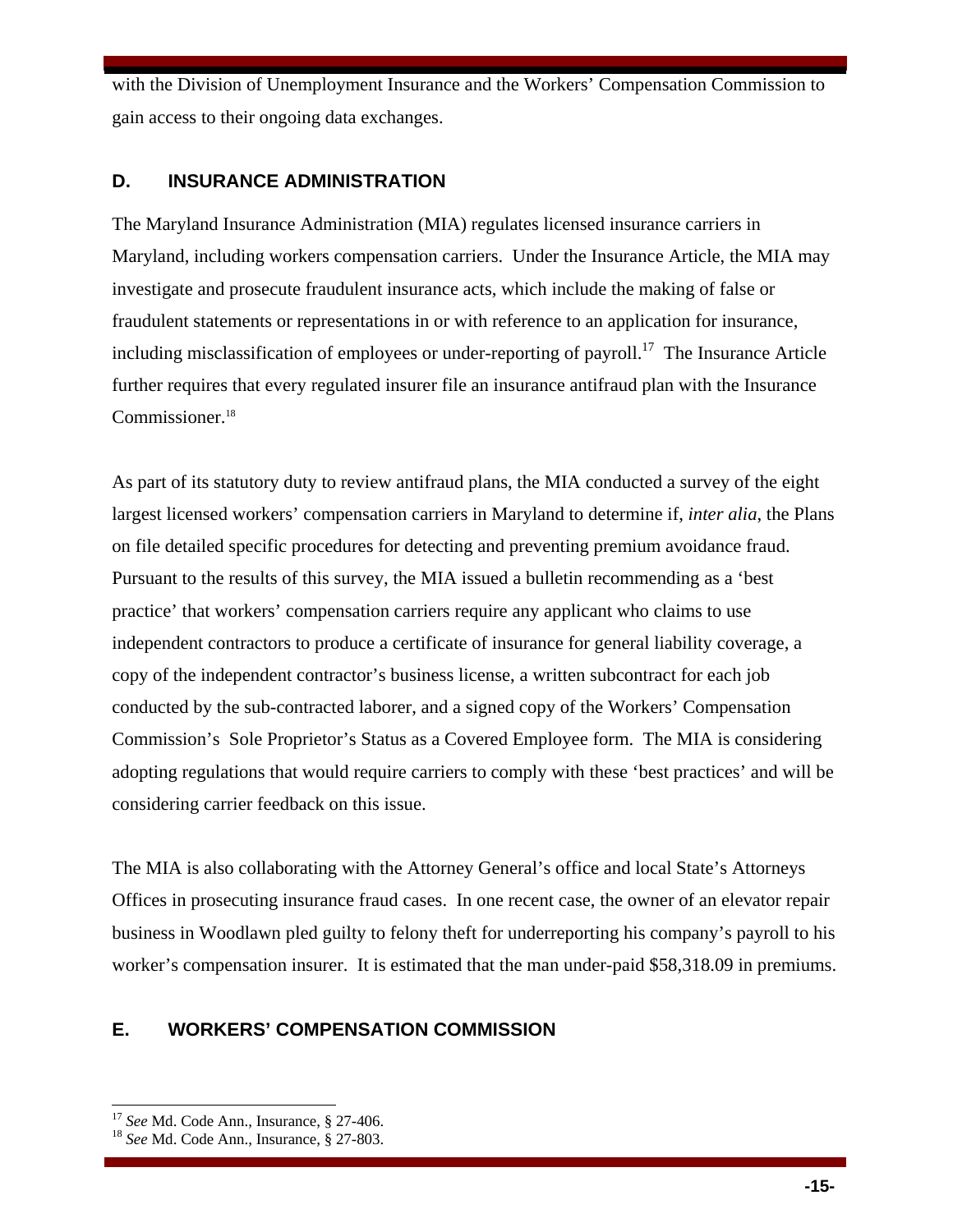The Maryland Workers' Compensation Commission (WCC) adjudicates and resolves issues regarding entitlement to benefits to workers who have become injured as a result of disease or injury connected to their employment. The passage of the Workplace Fraud Act of 2009 created a separate violation for misclassification in the Workers' Compensation law. In order to make employers aware of the new law and bring them into compliance, the WCC began an Employer Compliance Program. The program focuses on education and outreach to employers. Through the ongoing information sharing with the Division of Unemployment Insurance, the WCC is also advising all new employers in Maryland who open an unemployment insurance account of their responsibility to also obtain workers' compensation coverage.

### **IV. ADMINISTRATIVE AND LEGAL BARRIERS**

The Task Force is not in a position to formally recommend any administrative, legislative, or regulatory changes at this time, having only been in operation for a few months. However, in implementing the Executive Order and the Workplace Fraud Act, the Task Force has identified some potential barriers to enforcement that will require further exploration and bear mentioning here.

**<sup>L</sup>IMITATIONS ON ABILITY TO PROSECUTE FRAUD.**The Maryland Workers' Compensation Commission is required to share information regarding suspected insurance fraud with the Insurance Fraud Division of the Maryland Insurance Administration.19 However, the Insurance Fraud Division's ability to prosecute such fraud is hampered by another provision of the Workers' Compensation law which grants persons immunity from prosecution for "any act, transaction, matter, or thing about which the person testifies under oath or produces a document, on order of the Commission or an examiner or inspector of the Commission."20 There is no case law clarifying whether this immunity extends to persons who voluntarily testify or produce documents to the Commission, or is limited to those persons who are subpoenaed by the Commission. However, this provision does represent a potential barrier to effective enforcement and the Task Force is exploring how to best address it.

<sup>19</sup> *See* Md. Code Ann., Lab. & Empl., § 9-310.2. 20 *See* Md. Code Ann., Lab. & Empl., § 9-716.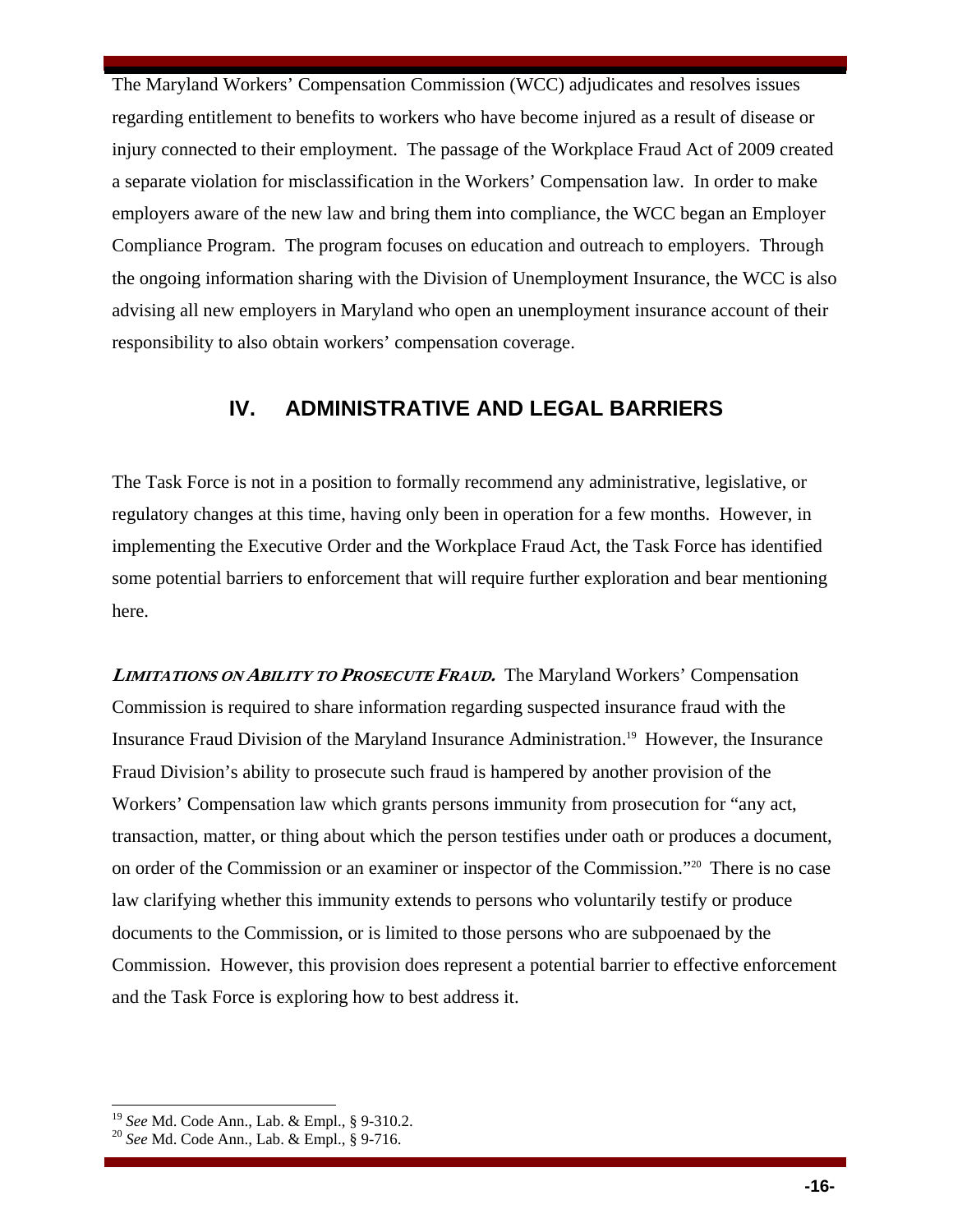**<sup>D</sup>IFFERING FORMS, <sup>P</sup>ROCEDURES, AND DATA COLLECTION TOOLS.** Task Force member agencies and divisions have different intake procedures, protocols, and referral forms. Similarly, Task Force members collect and keep their data in different forms, using different systems. A major challenge for the Task Force is to minimize these differences and help develop more standardized forms, procedures, and modes of data collection to ensure that (1) all referrals from a Task Force members contain the basic information of interest to all other member agencies and divisions; and (2) the data shared among Task Force members can be effectively analyzed by other member agencies and divisions.

**DATA SHARING RESTRICTIONS.** Although Task Force member agencies are required to share data among themselves and with other law enforcement authorities, the degree to which they can share this data is restricted by state and federal confidentiality requirements. For example, although the Division of Unemployment Insurance will soon begin receiving information on misclassification from the Internal Revenue Service, this information cannot be further shared among the partner agencies. Balancing confidentiality concerns with the need to maximize data sharing potential will be an ongoing challenge for the Task Force.

**POTENTIALLY INCONSISTENT DETERMINATIONS.** The Workplace Fraud Act helped standardize the different legal tests that Task Force member agencies and divisions use in determining if a worker is an employee or an independent contractor. However, the possibility for inconsistency in these tests remains. For example, the Workers' Compensation Commission uses common law to determine if a worker is an employee, while the DLLR Division of Unemployment Insurance and DLLR Division of Labor and Industry use the three-part "ABC test." Thus, while it is likely that in most instances a determination as to a worker's status will be the same under either legal standard,<sup>21</sup> the Task Force must remain aware of the possibility of inconsistent determinations.

## **V. NEXT STEPS AND GOALS FOR 2010**

**IMPROVED TASK FORCE WEBSITE.** The Task Force is in the process of building a webpage that will be accessible through the webpages of the member agencies and divisions. The webpage will have an online complaint form to allow members of the public to lodge

 $21$  The outcome is likely to be the same because both tests focus on similar factors such as who directs and controls the work, and whether the individual has an independent business separate from the employers' usual business.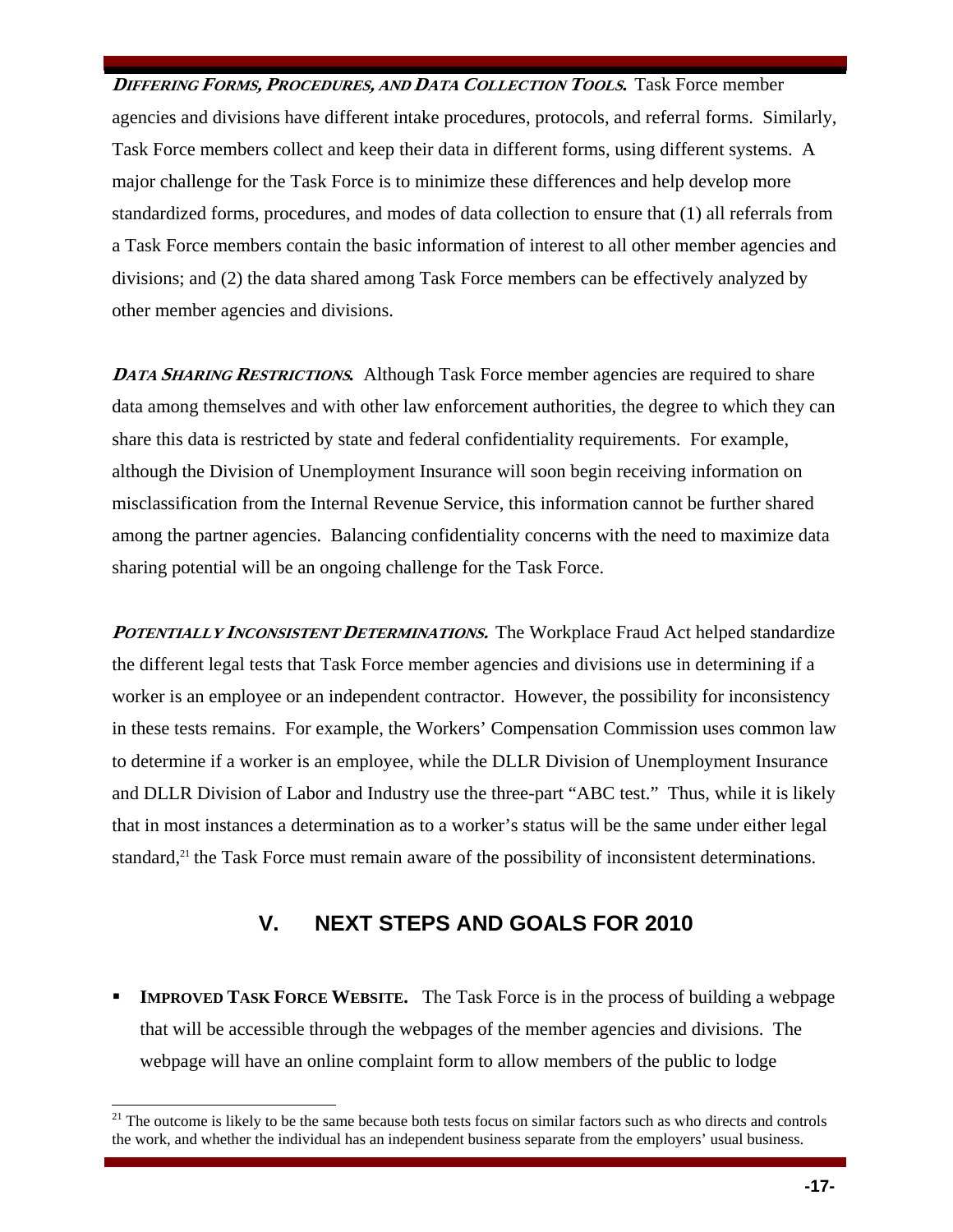complaints more easily. The webpage will also include educational content for workers, employers and the general public.

- **HIGH-IMPACT ENFORCEMENT ACTIONS.** In the coming year the Task Force hopes to take its enforcement efforts a step further by participating in joint enforcement actions in which representatives from Task Force member agencies and divisions visit work sites together to conduct field investigations and interview workers.
- **INCREASED OUTREACH TO WORKERS.** In its first few months of operation, the Task Force focused on educating industry groups and professionals, including employment lawyers and accountants, about misclassification and the Workplace Fraud Act. In 2010, the Task Force hopes to expand its outreach to affected workers so that they are more aware of their rights and the remedies available to them.
- **TOWN HALL MEETINGS.** In an effort to increase public awareness about workplace fraud, the Task Force is considering holding a series of Town Hall meetings throughout the state. Similar task forces in other states have found Town Hall meetings effective and recommended such meetings as a way of reaching workers and employers who are farther from the urban centers.
- **IMPROVED DATA SHARING.** Task Force members hope to develop a more complex database through which all task force members can access, search and download data. This would facilitate ongoing data sharing by providing a single secure place for data and would streamline the investigative process.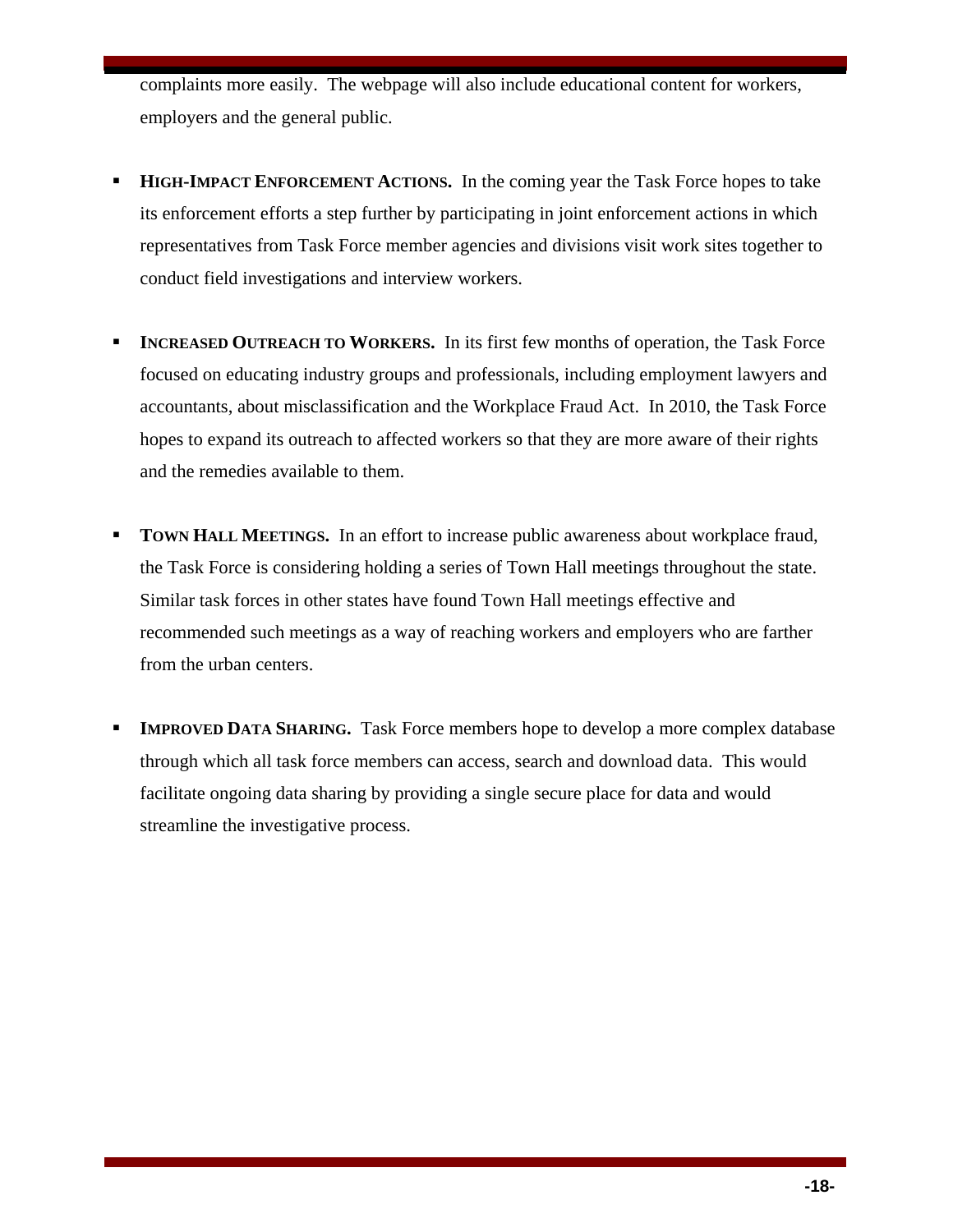## **Appendices**

 $\blacksquare$ 

 $\blacksquare$ 

**Appendix A: The Executive Order** 

- **Appendix B: Summary of the Workplace Fraud Act: Amendments and Additions to the Maryland Code, Labor and Employment Article**
- **Appendix C: Differences between General Tax Responsibilities of Employees and Independent Contractors**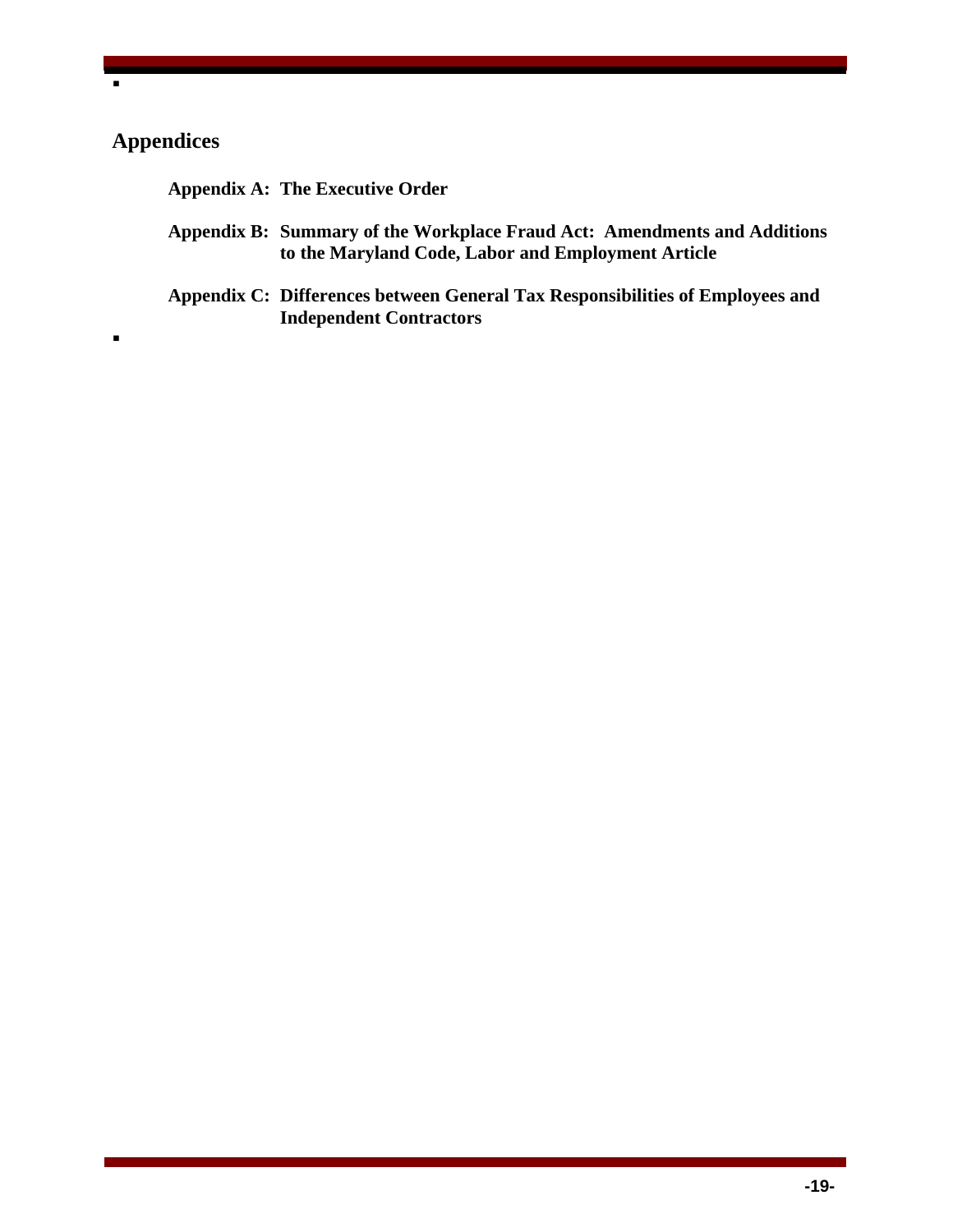

#### **EXECUTIVE ORDER** 01.01.2009.09

#### The Joint Enforcement Task Force on Workplace Fraud

- Workplace fraud, a business practice where employers fail to WHEREAS, properly classify individuals as employees, is an ongoing problem;
- WHEREAS, Employers engaging in workplace fraud avoid their obligations under federal and state labor, employment, and tax laws, including laws governing minimum wage, overtime, prevailing wage, living wage, unemployment insurance, workers' compensation insurance, temporary disability insurance, wage payment, and income taxes;
- Workplace fraud adversely impacts individuals, businesses, and WHEREAS, Maryland's economy in significant ways, including: depriving workers of critical protections and benefits to which they are legally entitled; reducing compliance with employment and occupational safety standards; giving employers who fail to properly classify their employees an unfair competitive advantage over law-abiding employers; denying the State millions of dollars in tax revenues, unemployment insurance contributions, and workers' compensation premiums; and increasing the demand for social services;
- WHEREAS, Recent audits show that approximately 20% of Maryland employers misclassify employees as independent contractors:
- Law enforcement and regulatory efforts to combat and prevent WHEREAS, workplace fraud have been divided historically among various agencies, reducing their efficiency and effectiveness;
- The Workplace Fraud Act of 2009, Chapter 188 of the 2009 WHEREAS. Laws of Maryland, enhanced the ability of the State to take enforcement actions against workplace fraud violations;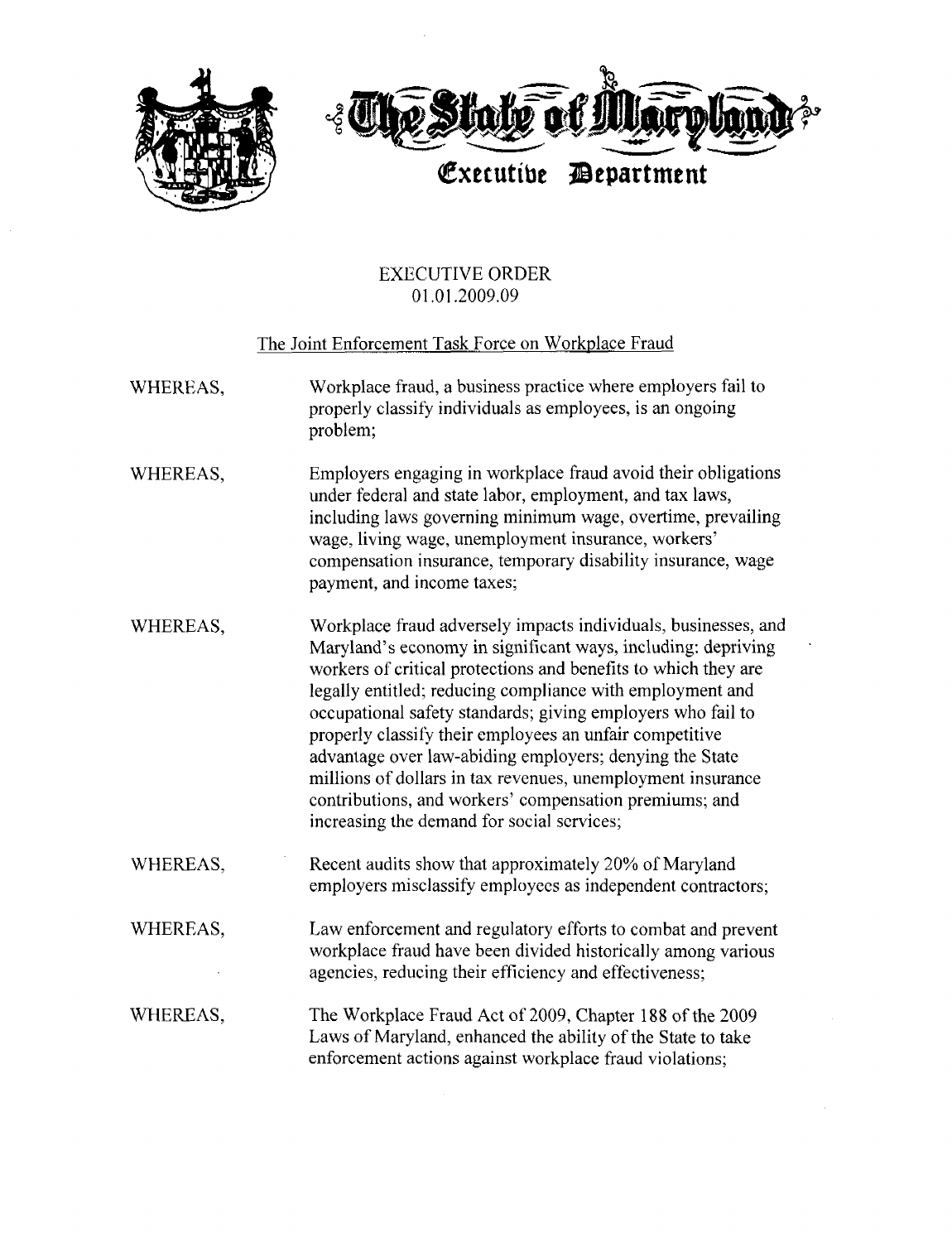- These enforcement efforts can be enhanced further and made WHEREAS, more efficient through interagency cooperation, information sharing, and joint prosecution of serious violators; and
- The creation of joint task forces in other states has proven an WHEREAS, effective mechanism for coordinating and enhancing law enforcement to address the problem of workplace fraud.

I, MARTIN O'MALLEY, GOVERNOR OF THE STATE OF NOW THEREFORE, MARYLAND, BY VIRTUE OF THE AUTHORITY VESTED IN ME BY THE CONSTITUTION AND THE LAWS OF MARYLAND, HEREBY PROCLAIM THE FOLLOWING EXECUTIVE ORDER, EFFECTIVE IMMEDIATELY:

> There is a Joint Enforcement Task Force on Workplace  $\mathbf{A}$ . Fraud (Task Force).

For purposes of this Executive Order, "workplace fraud"  $\mathbf{B}$ . means an employer's failure to properly classify an individual as an employee in violation of applicable law.

 $\overline{C}$ . The Task Force shall consist of:

The Secretary of Labor, Licensing and Regulation  $(1)$ or the Secretary's designee;

The Attorney General or the Attorney General's  $(2)$ designee;

> The Comptroller or the Comptroller's designee;  $(3)$

The Chair of the Workers' Compensation  $(4)$ Commission or the Chair's designee;

The Insurance Commissioner or the  $(5)$ Commissioner's designee;

The Commissioner of Labor and Industry or the  $(6)$ Commissioner's designee; and

The Assistant Secretary for the Division of  $(7)$ Unemployment Insurance or the Assistant Secretary's designee.

The Secretary of Labor, Licensing and Regulation or the D. Secretary's designee shall serve as the Chair of the Task Force.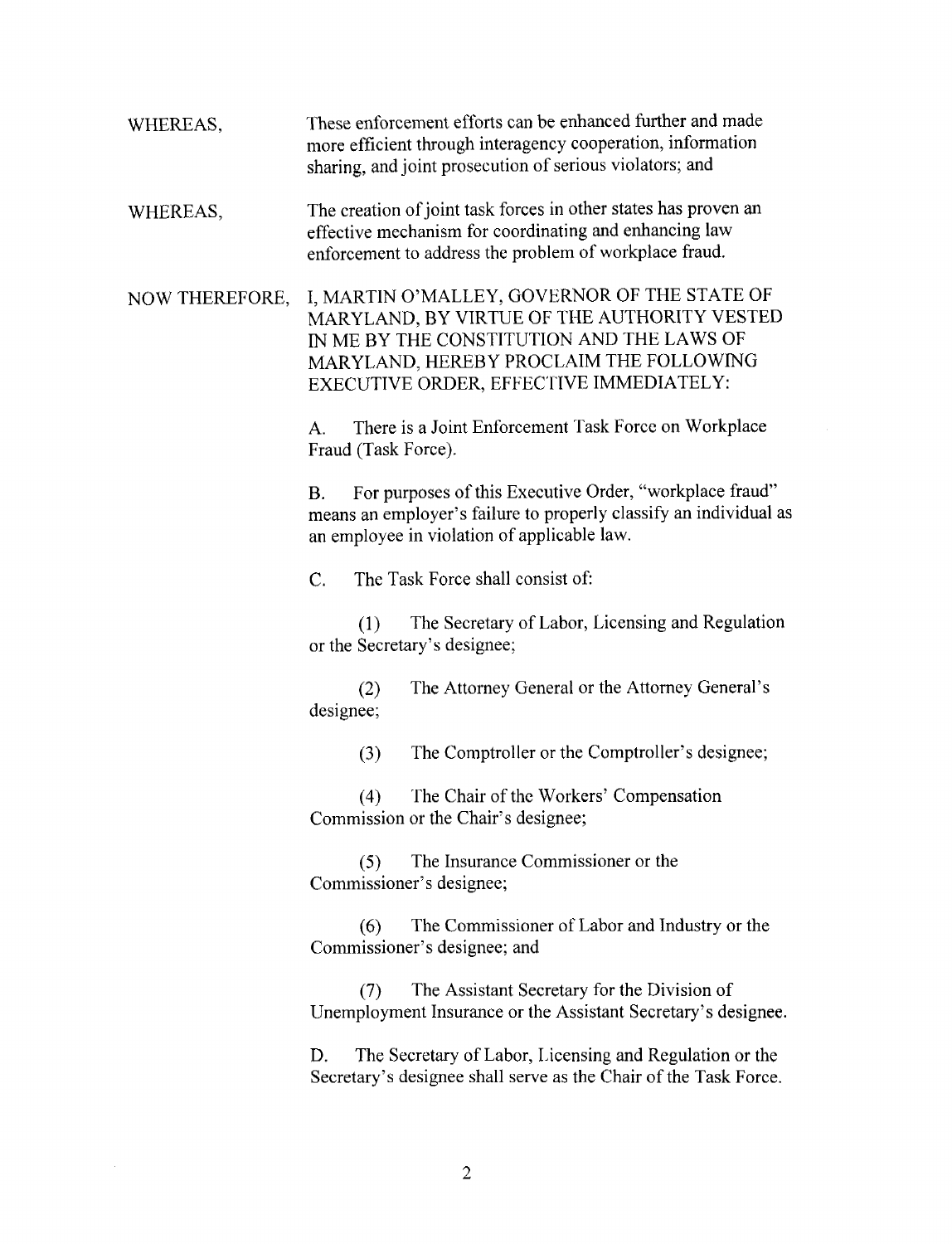$E_{\rm{L}}$ Members of the Task Force may not receive any compensation for their services, but may be reimbursed for reasonable expenses incurred in the performance of their duties, in accordance with the Standard State Travel Regulations, and as provided in the State budget.

 $F.$ The Department of Labor, Licensing and Regulation shall provide publication, operational, and other support as needed to the Task Force.

 $G_{-}$ The Task Force may identify and add members from governmental units whose participation would further its mission.

Н. The Task Force shall coordinate the investigation and enforcement of workplace fraud. In fulfilling this mission, the Task Force shall have the following powers and duties:

 $(1)$ To facilitate among Task Force members the timely sharing of information related to suspected workplace fraud to the maximum extent permitted by law;

To pool, focus, and target investigative and  $(2)$ enforcement resources;

 $(3)$ To assess existing methods and best practices, in both Maryland and other jurisdictions, with respect to workplace fraud prevention and enforcement, and to recommend that participating agencies adopt appropriate measures to improve their prevention and enforcement efforts;

To develop strategies for systematic investigations  $(4)$ of workplace fraud within those industries in which misclassification is most common;

To identify and facilitate the filing of complaints  $(5)$ against potential violators, including soliciting referrals and other relevant information from the public through the development of an education and outreach campaign;

To identify significant cases of workplace fraud  $(6)$ which should be investigated and addressed collaboratively, and to form joint enforcement teams to utilize the collective investigative and enforcement capabilities of the Task Force members:

To establish protocols, consistent with applicable  $(7)$ law, through which individual Task Force agencies investigating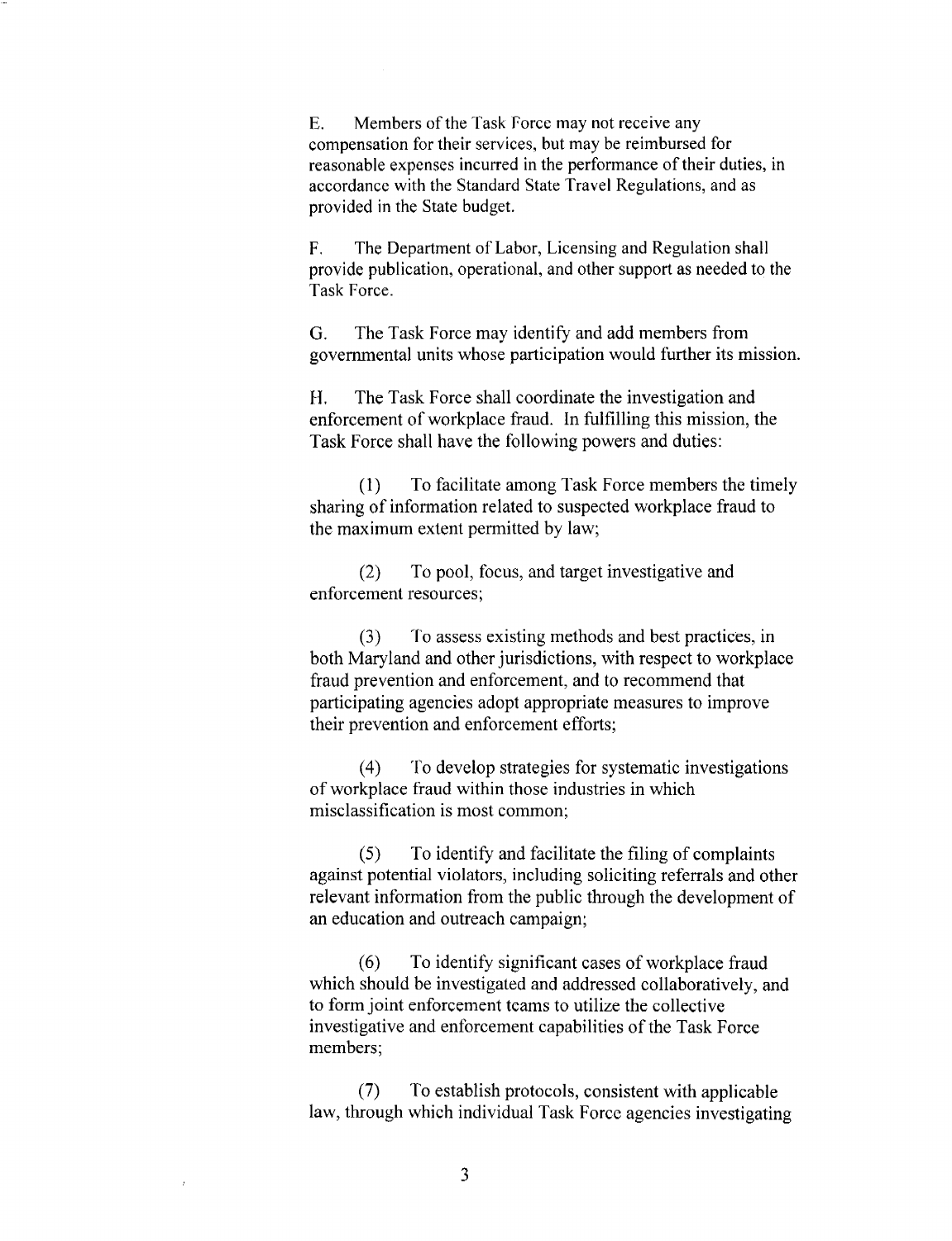workplace fraud matters under their own statutory or administrative schemes will refer appropriate matters to other agencies for assessment of potential liability under all relevant statutory or administrative schemes;

To establish referral procedures and solicit the  $(8)$ cooperation and participation of local state's attorneys and other relevant agencies, where appropriate;

> To coordinate efforts with federal agencies;  $(9)$

 $(10)$ To work cooperatively with business, labor, and community groups interested in reducing workplace fraud by:

Developing ways to prevent workplace  $(a)$ fraud through effective outreach, including notices and educational materials; and

Enhancing mechanisms to identify and (b) report workplace fraud;

(11) To increase public awareness that employee misclassification is illegal and causes harm;

To work cooperatively with federal, State, and local  $(12)$ social service agencies to provide assistance to individuals who have been harmed by workplace fraud; and

(13) To consult with representatives of business, organized labor, and other agencies to improve and expand the operation and effectiveness of the Task Force and its members.

L. The Task Force shall issue a report to the Governor by December 31 of each year which shall:

 $(1)$ Describe the record and accomplishments of the participating agencies of the Task Force, including the amounts of wages, premiums, taxes, and other payments or penalties collected, as well as the number of employers cited for legal violations related to workplace fraud and the approximate number of employees affected;

 $(2)$ Identify any administrative or legal barriers impeding the more effective operation of the Task Force, including any barriers to information sharing or joint action;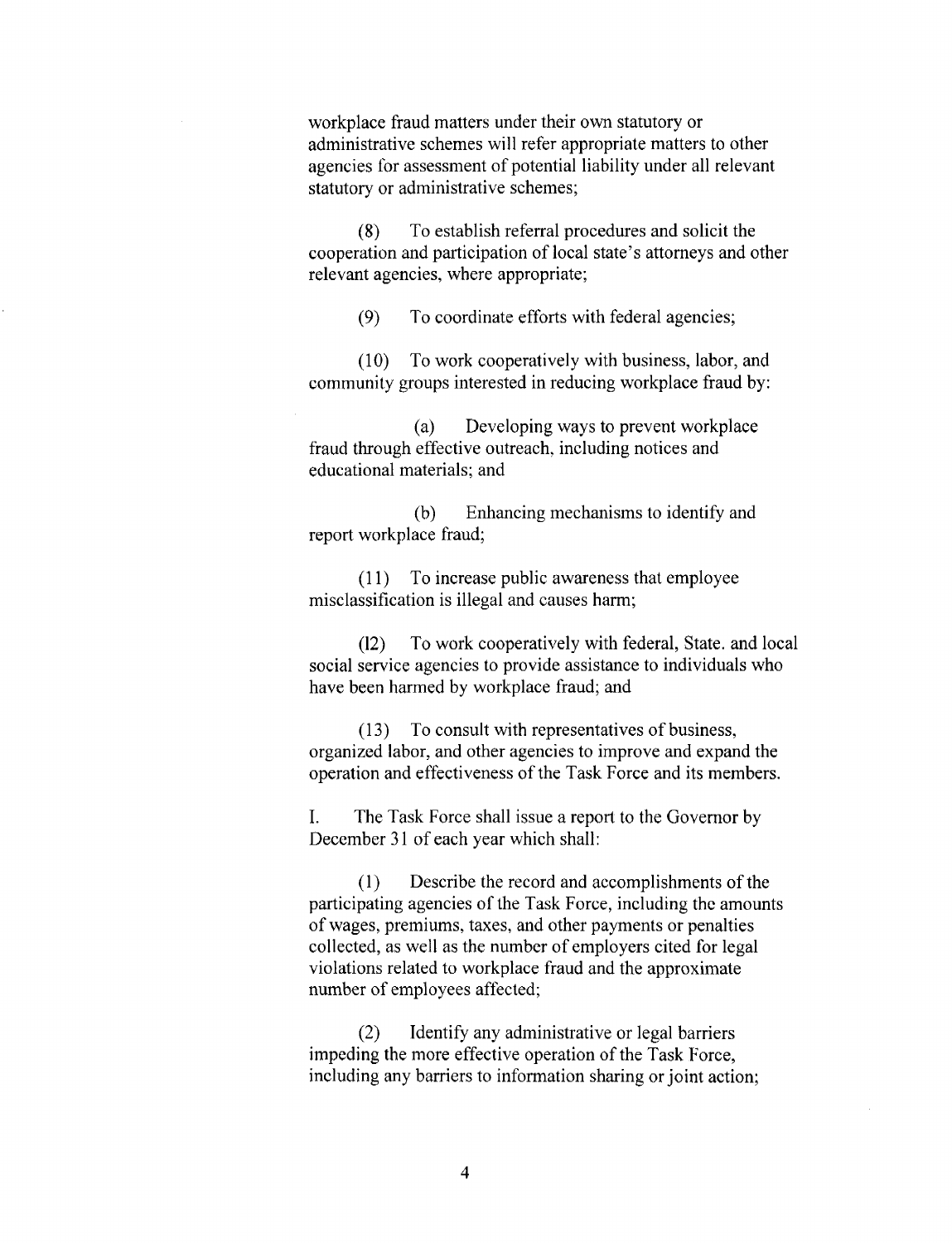$(3)$ Propose, after consultation with representatives of business, organized labor, members of the General Assembly, and other affected agencies, appropriate administrative, legislative, or regulatory changes to:

Reduce or eliminate any barriers to the Task  $(a)$ Force's operations;

Enhance the investigation, enforcement,  $(b)$ and prevention of workplace fraud; and

Identify successful strategies for preventing  $(4)$ workplace fraud that reduce the need for greater enforcement.

 $J_{-}$ Every agency, department, office, division, or public authority of the State shall cooperate with the Task Force and, to the fullest extent permitted by law, shall furnish such information and assistance as the Task Force determines is reasonably necessary to accomplish its purpose.

Given Under My Hand and the Great Seal of the State of Maryland, in the City of Annapolis this 14th day of July, 2009.

Martin O'Malley Governor

ATTEST:

ecretary of State

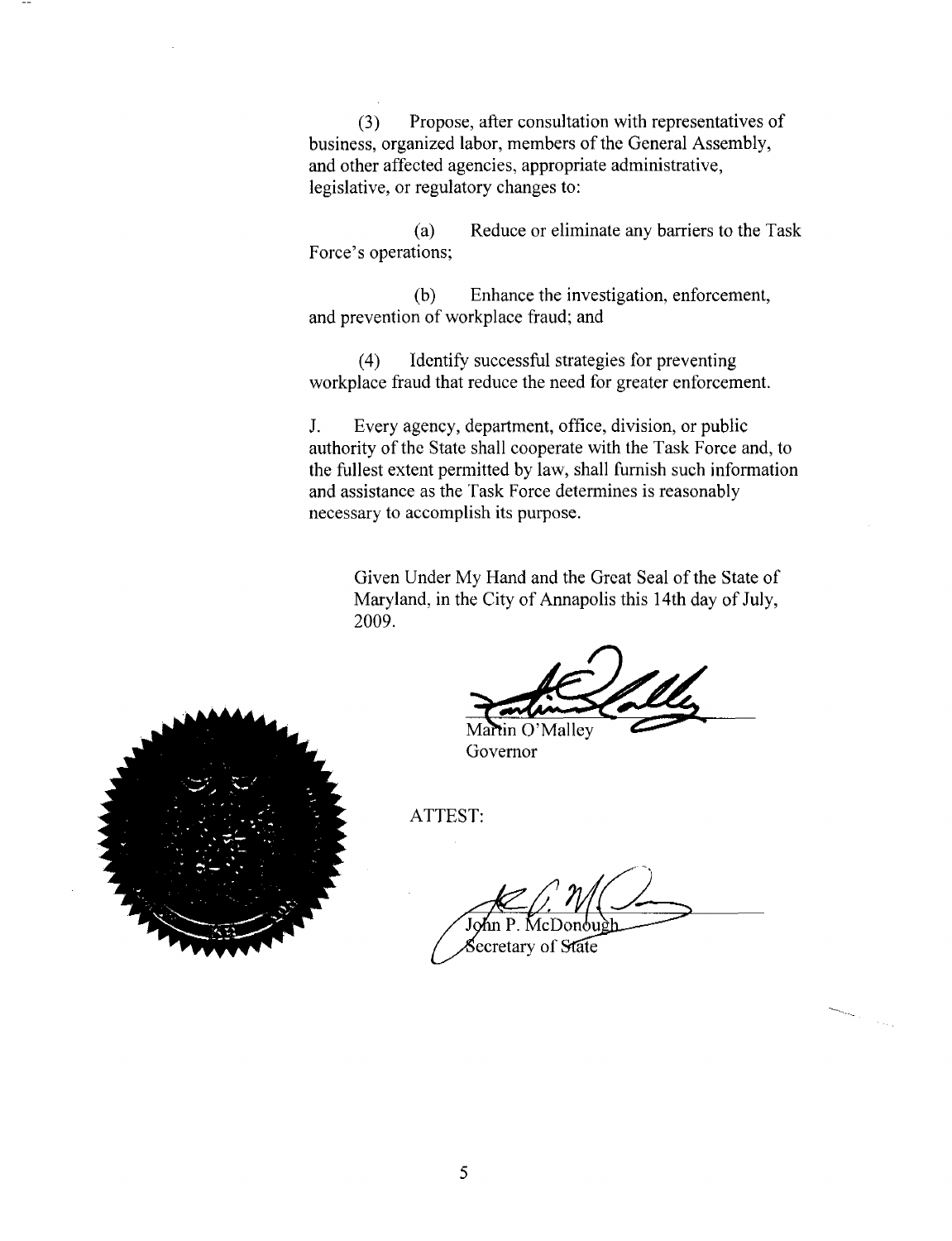## **Summary of the Workplace Fraud Act:**

## **Amendments and Additions to the Maryland Code Annotated, Labor and Employment Article**

## **Title 3: Employment Standards and Conditions**

#### **§3–101.**

(a) In this title the following words have the meanings indicated.

(b) "Commissioner" means the Commissioner of Labor and Industry.

- (c) (1) "Employ" means to engage an individual to work.
	- (2) "Employ" includes:
		- (i) allowing an individual to work; and
		- (ii) instructing an individual to be present at a work site.

#### **§3–102.**

(a) In addition to any duties set forth elsewhere, the Commissioner shall:

- (1) enforce Subtitle 2 of this title;
- (2) carry out Subtitle 3 of this title;
- (3) enforce Subtitle 4 of this title; and
- (4**)** enforce Subtitle 9 of this title.

(b) If the Governor declares an emergency or disaster, then, with the consent of the Governor, the Commissioner may suspend enforcement of any provision of Subtitle 2 of this title until the emergency or disaster ends.

#### **§3–103.**

(a) The Commissioner may conduct an investigation under Subtitle 2 of this title, on the Commissioner's own initiative or may require a written complaint.

(b) The Commissioner may conduct an investigation under Subtitle 4 of this title, on the Commissioner's own initiative or on receipt of a written complaint.

(c) The Commissioner may conduct an investigation to determine whether Subtitle 5 of this title has been violated on receipt of a written complaint of an employee.

(d) (1) The Commissioner may investigate whether § 3–701 of this title has been violated on receipt of a written complaint of an applicant for employment;

(2) The Commissioner may investigate whether § 3–702 of this title has been violated on receipt of a written complaint of an applicant for employment or an employee.

(e)The Commissioner may investigate whether Subtitle 9 of this title has been violated:

- (1) on the Commissioner's own initiative;
- (2) on receipt of a written complaint signed by the person submitting the complaint; or
- (3) on referral from another unit of State government.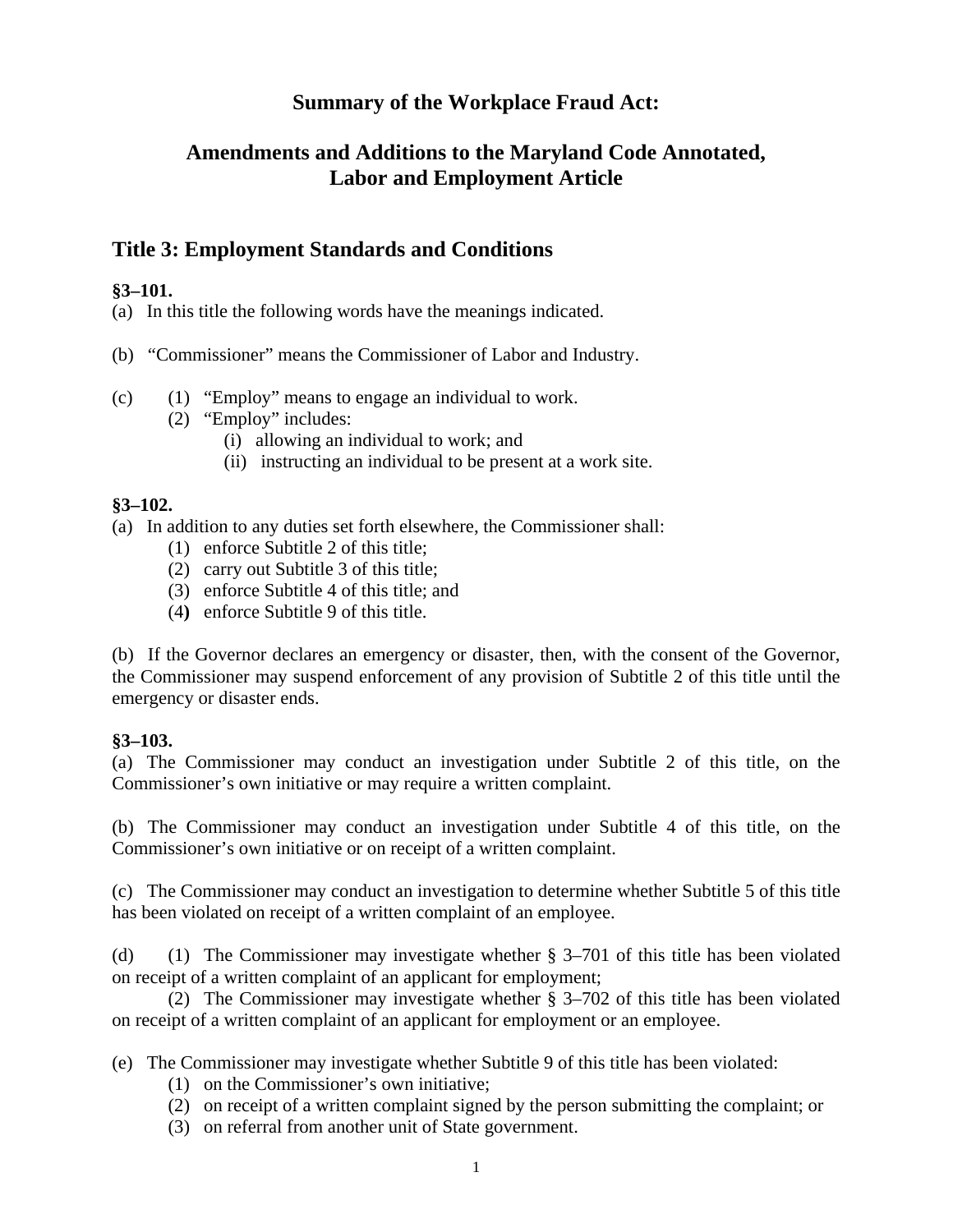#### **§3–104.**

The Commissioner may delegate any power or duty of the Commissioner under Subtitles 2, 4, 5, and 9 of this title.

#### **§3–901.**

(a) In this subtitle the following words have the meanings indicated.

(b) "Construction services" includes the following services provided in connection with real property:

- (1) building;
- (2) reconstructing;
- (3) improving;
- (4) enlarging;
- (5) painting;
- (6) altering;
- (7) maintaining; and
- (8) repairing.

(c) "Employer" means any person that employs an individual in the State.

(d) "Exempt person" means an individual who:

- (1) performs services in a personal capacity and employs no individuals other than:
	- (i) a spouse of the exempt person;
	- (ii) children of the exempt person; or
	- (iii) parents of the exempt person;

(2) performs services free from direction and control over the means and manner of providing the services, subject only to the right of the person or entity for whom services are provided to specify the desired result;

(3) furnishes the tools and equipment necessary to provide the service;

(4) operates a business that is considered inseparable from the individual for purposes of taxes, profits, and liabilities:

- (i) in which the individual:
	- 1. owns all of the assets and profits of the business; and

2. has sole, unlimited, personal liability for all of the debts and liabilities of the business, unless the business is organized as a single–owned corporate entity, to which sole, unlimited personal liability does not apply; and (ii) for which:

1. the individual does not pay taxes for the business separately but reports business income and losses on the individual's personal tax return; and

2. if the business is organized as a corporate entity and the individual otherwise qualifies as an exempt person under this subsection, the individual files a separate federal informational tax return for the entity as required by law;

(5) exercises complete control over the management and operations of the business; and

(6) exercises the right and opportunity on a continuing basis to perform the services of the business for multiple entities at the individual's sole choice and discretion.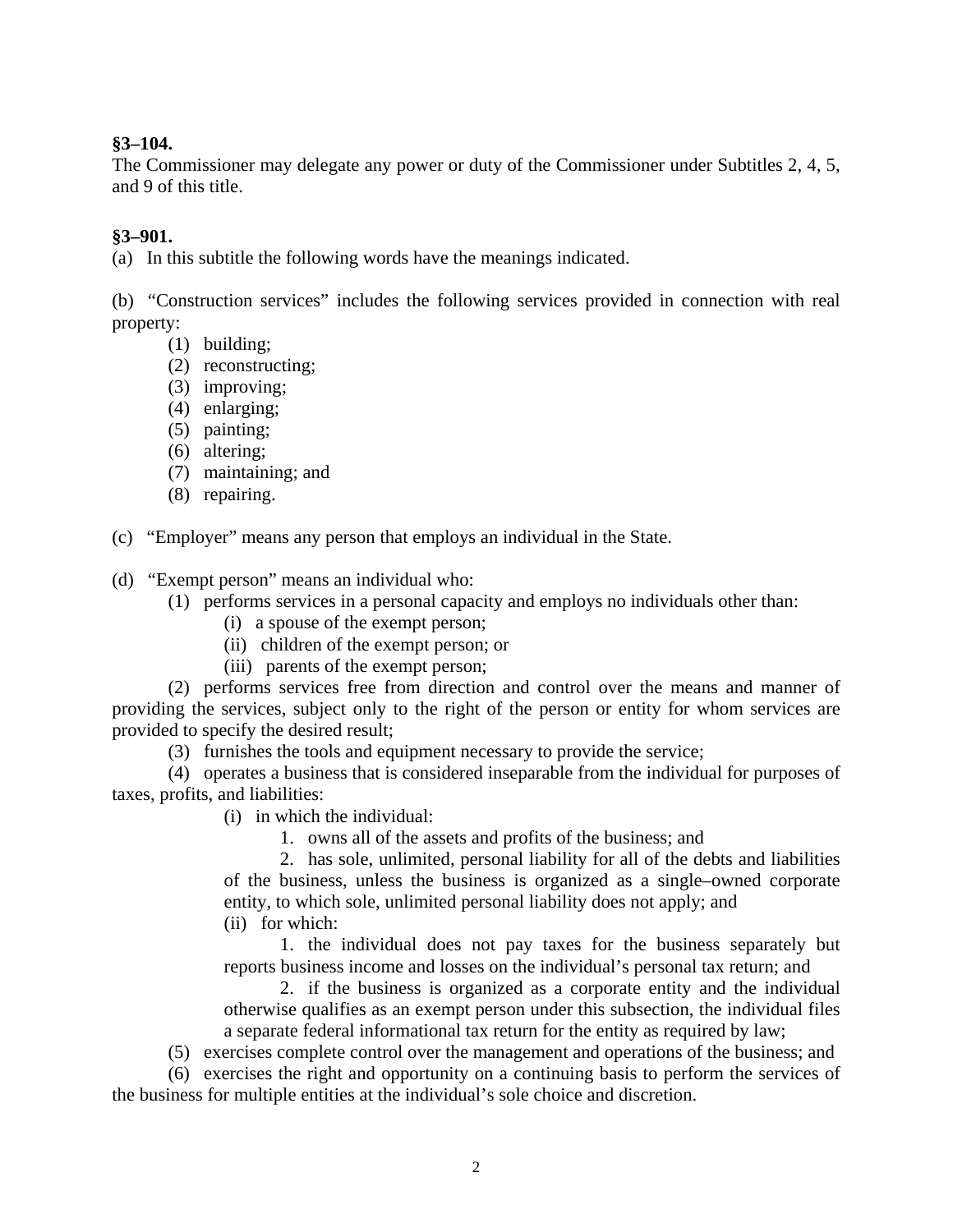(e) "Knowingly" means having actual knowledge, deliberate ignorance, or reckless disregard for the truth.

- (f) "Landscaping services" includes the following services:
	- (1) garden maintenance and planting;
	- (2) lawn care including fertilizing, mowing, mulching, seeding, and spraying;
	- (3) seeding and mowing of highway strips;
	- (4) sod laying;
	- (5) turf installation, except artificial;
	- (6) ornamental bush planting, pruning, bracing, spraying, and removal; and
	- (7) ornamental tree planting, pruning, bracing, spraying, and removal.
- (g) (1) "Place of business" means the office or headquarters of the employer.
	- (2) "Place of business" does not include a work site at which the employer has been contracted to perform services.
- (h) "Public body" means:
	- (1) the State;
	- (2) a unit of State government or an instrumentality of the State; or
	- (3) any political subdivision, agency, person, or entity that is a party to a contract for which 50% or more of the money used is State money.

#### **§3–902.**

This subtitle applies only to the following industries:

- (1) construction services; and
- (2) landscaping services.

#### **§3–903**.

(a) An employer may not fail to properly classify an individual who performs work for remuneration paid by the employer.

(b) An employer has failed to properly classify an individual when an employer–employee relationship exists as determined under subsection (c) of this section but the employer has not classified the individual as an employee.

(c) (1) For purposes of enforcement of this subtitle only, work performed by an individual for remuneration paid by an employer shall be presumed to create an employer–employee relationship, unless:

- (i) the individual is an exempt person; or
- (ii) an employer demonstrates that:

1. the individual who performs the work is free from control and direction over its performance both in fact and under the contract;

2. the individual customarily is engaged in an independent business or occupation of the same nature as that involved in the work; and

3. the work is:

A. outside of the usual course of business of the person for whom the work is performed; or

B. performed outside of any place of business of the person for whom the work is performed.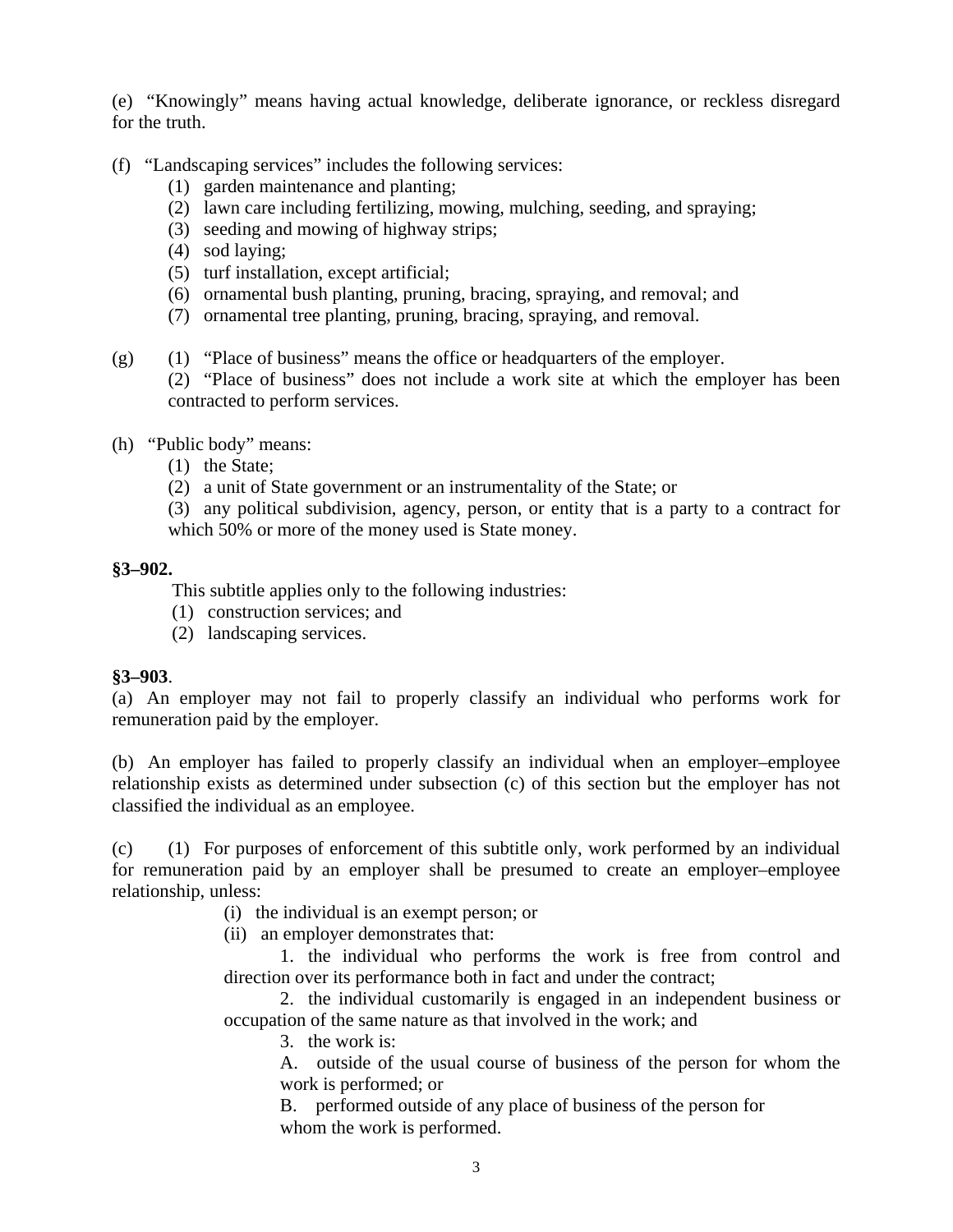(2) Work is outside of the usual course of business of the person for whom it is performed under paragraph (1) of this subsection if:

(i) the individual performs the work off the employer's premises;

(ii) the individual performs work that is not integrated into the employer's operation; or

(iii) the work performed is unrelated to the employer's business.

(3) By contract, an employer may engage another business entity, which may have its own employees, to do the same type of work in which the employer engages, at the same location where the employer is working, without establishing an employer–employee relationship between the two contracting entities.

(d) The Commissioner shall adopt regulations to explain further and provide specific examples of the application of subsection (c) of this section.

#### **§3–904.**

(a) An employer may not knowingly fail to properly classify an individual who performs work for remuneration paid by the employer.

(b) An employer has knowingly failed to properly classify an individual when:

(1) an employer–employee relationship exists as determined under § 3–903(c) of this subtitle; and

(2) the employer has knowingly failed to properly classify the individual as an employee.

(c) The Commissioner shall consider, as strong evidence that the employer did not knowingly fail to properly classify an individual, whether:

(1) before a complaint was filed against the employer or the Commissioner began an investigation of the employer, the employer:

(i) sought and obtained evidence that the individual:

1. is an exempt person; or

2. as an independent contractor:

 A. withholds, reports, and remits payroll taxes on behalf of all individuals working for the independent contractor;

B. pays unemployment insurance taxes for all individuals

working for the independent contractor; and

C. maintains workers' compensation insurance; and

(ii) provided to the exempt person or independent contractor a written notice as required by § 3–914 of this subtitle; or

(2) the employer:

(i) 1. classifies all workers who perform the same or substantially the same tasks for the employer as independent contractors; and

2. reports the income of the workers to the Internal Revenue Service as required by federal law; and

(ii) has received a determination from the Internal Revenue Service that the individual or a worker who performs the same or substantially the same task as the individual is an independent contractor.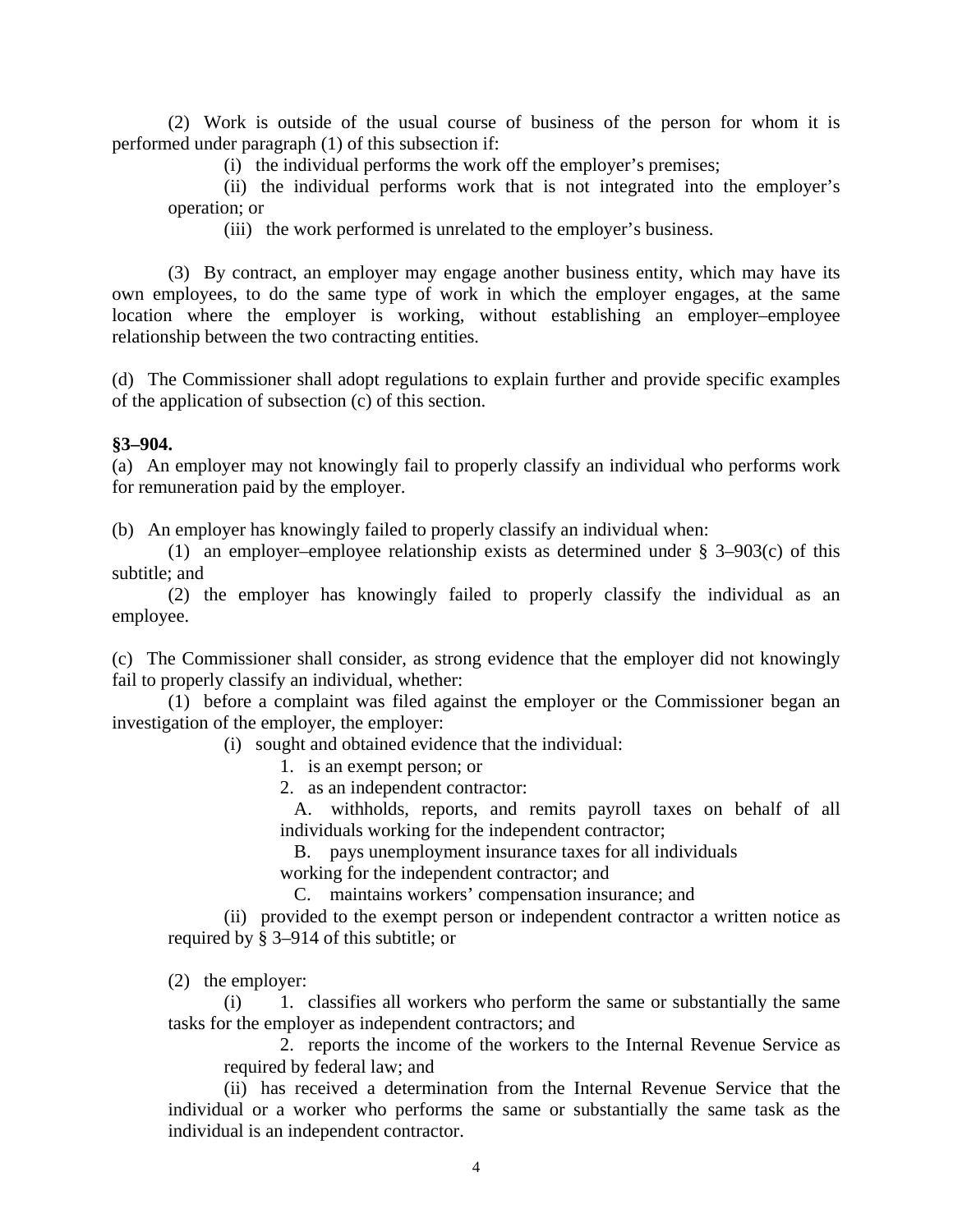(d) The Commissioner shall adopt regulations to provide guidance as to what constitutes the evidence relevant to the determination of whether an employer knowingly failed to properly classify an employee.

#### **§3–905.**

(a) The Commissioner shall investigate as necessary to determine compliance with this subtitle and regulations adopted under this subtitle.

(b) (1) Any written or oral complaint or statement made by a person as part of an investigation under this section is confidential and may not be disclosed without the consent of the person until the investigation is concluded and a citation is issued.

(2) Any written or oral statement made by an individual alleged to be employed by the respondent as part of an investigation under this section is confidential and may not be disclosed without the consent of the individual.

(c) The Commissioner may enter a place of business or work site to:

(1) observe work being performed;

(2) interview individuals on the work site, including those identified as employees and independent contractors; and

(3) review and copy records.

(d) The Commissioner may require each employer to:

(1) identify and produce all records relevant to the classification of each individual;

(2) attest to the truthfulness of each record that is copied in accordance with subsection  $(c)(3)$  of this section and to sign the copy; or

(3) at the option of the employer, submit a written statement about the classification of each employee on the form provided by the Commissioner, with any relevant records attached.

(e) An employer that fails to produce records or a written statement under subsection (d) of this section within 15 business days after the Commissioner's request shall be subject to a fine not exceeding \$500 per day for each day the records are not produced.

(f) (1) The Commissioner may issue a subpoena for testimony and the production of records.

(2) If a person fails to comply with a subpoena issued under this subsection, the Commissioner may file a complaint in the circuit court for the county where the person resides, is employed, or has a place of business, requesting an order directing compliance with the subpoena.

#### **§3–906.**

(a) If, after investigation, the Commissioner determines that an employer has violated this subtitle or a regulation adopted under this subtitle, the Commissioner shall promptly issue a citation to the employer.

(b) Each citation shall:

(1) describe in detail the nature of the alleged violation;

(2) cite the provision of this subtitle or any regulation that the employer is alleged to have violated; and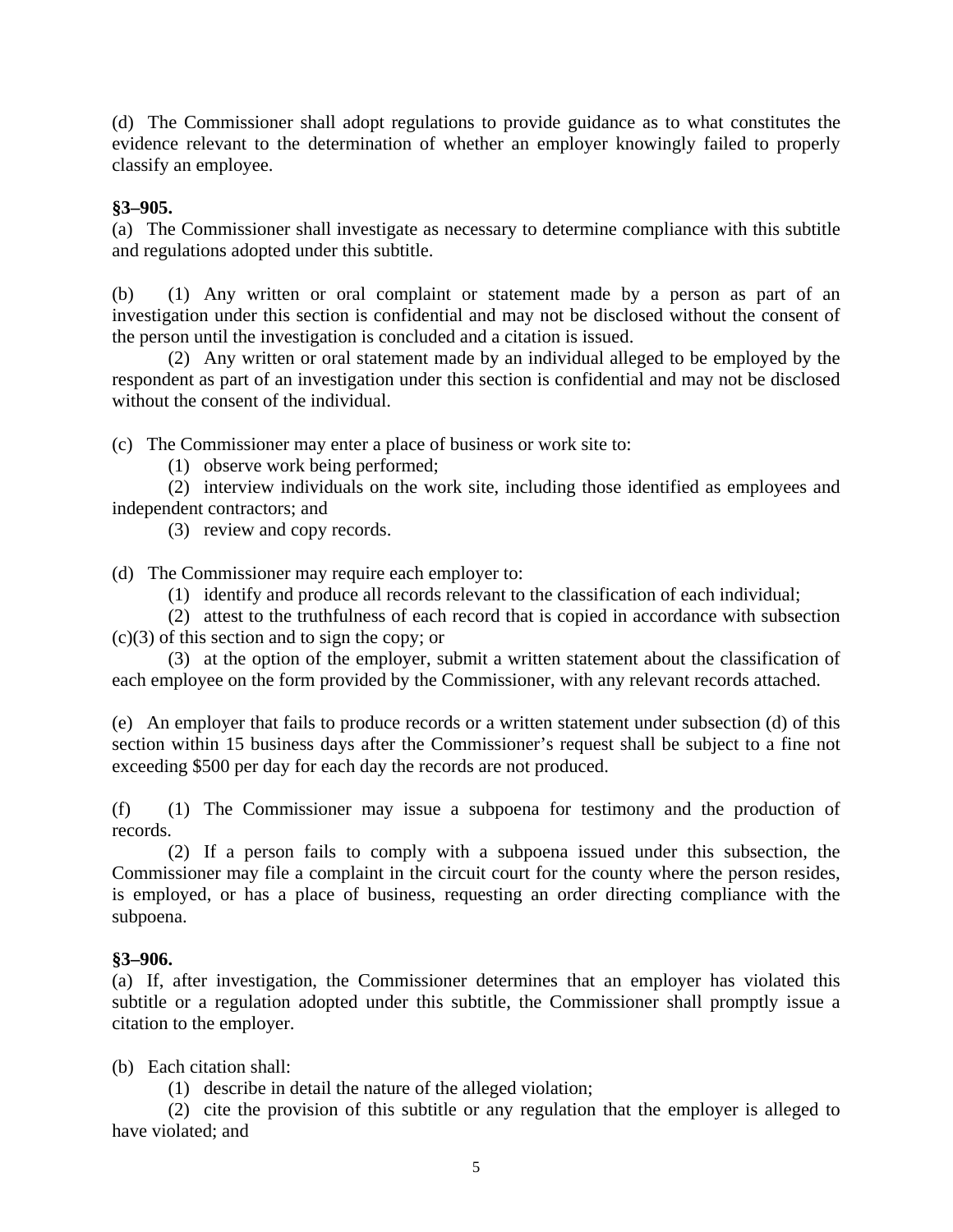(3) state the civil penalty, if any, that the Commissioner proposes to assess.

(c) Within a reasonable time after issuance of a citation, the Commissioner shall send by certified mail to the employer:

- (1) a copy of the citation; and
- (2) notice of the opportunity to request a hearing.

(d) Within 15 days after an employer receives a notice under subsection (c) of this section, the employer may submit a written request for a hearing on the citation and proposed penalty.

(e) If a hearing is not requested within 15 days, the citation, including any penalties, shall become a final order of the Commissioner.

(f) If the employer requests a hearing, the Commissioner shall delegate to the Office of Administrative Hearings the authority to hold a hearing and issue findings of fact, conclusions of law, and an order, and assess a penalty under § 3–909 of this subtitle in accordance with Title 10, Subtitle 2 of the State Government Article.

(g) Within 15 days after a request, in accordance with Title 10, Subtitle 6 of the State Government Article and the applicable regulations of the Department and the Office of Administrative Hearings, the Commissioner shall provide copies of all relevant evidence, including a list of potential witnesses, on which the Commissioner intends to rely at any administrative hearing under this subtitle.

(h) The Commissioner has the burden of proof to show that an employer has knowingly failed to properly classify an individual as an employee.

(i) A decision of an administrative law judge issued in accordance with Title 10, Subtitle 2 of the State Government Article shall become a final order of the Commissioner.

(j) Any party aggrieved by a final order of the Commissioner under subsection (i) of this section may seek judicial review and appeal under §§ 10–222 and 10–223 of the State Government Article.

#### **§3–907.**

(a) If, after investigation, the Commissioner determines that an employer failed to properly classify an individual as an employee in violation of § 3–903 of this subtitle, or knowingly failed to properly classify as an employee an employee in violation of § 3–904 of this subtitle, and issues a citation, the Commissioner shall notify the Comptroller, the Office of Unemployment Insurance, the Insurance Administration, and the Workers' Compensation Commission to enable these agencies to assure an employer's compliance with their laws, utilizing their own definitions, standards, and procedures.

(b) (1) An employer found in violation of  $\S 3-903$  of this subtitle by a final order of a court or an administrative unit shall be required, within 45 days after the final order:

(i) to pay restitution to any individual not properly classified; and

(ii) to otherwise come into compliance with all applicable labor laws, including those related to income tax withholding, unemployment insurance, wage laws, and workers' compensation.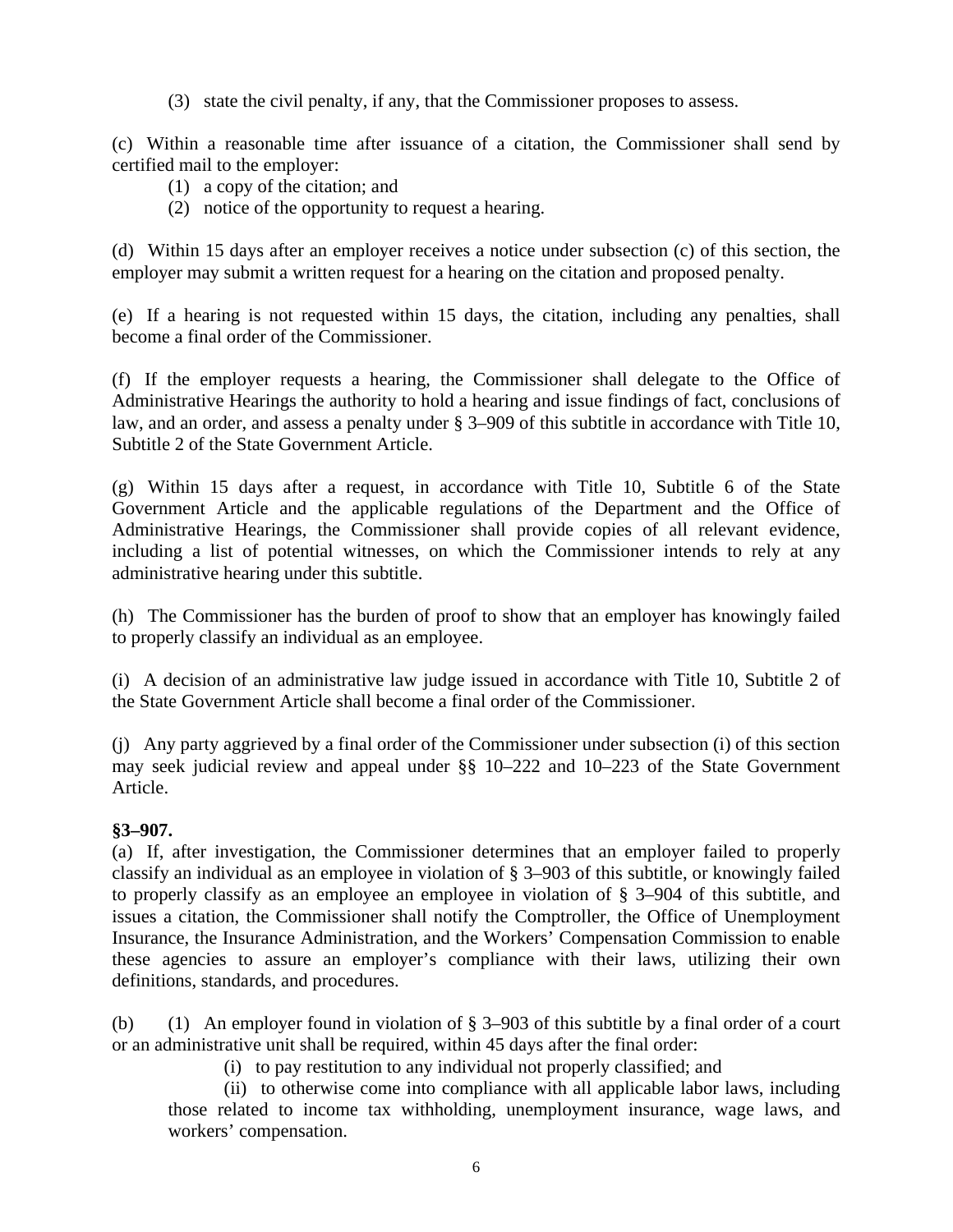(2) The requirement for compliance with applicable labor laws under subsection  $(b)(1)(ii)$  of this section may include requiring the employer to enter into an agreement, within 45 days after the final order, with a governmental unit for payment of any amounts owed by the employer to the unit.

(3) The requirement for compliance with applicable labor laws under paragraph  $(b)(1)(ii)$  of this section:

(i) may not require payments for more than a 12–month period; and

(ii) may not require payments due for a period before the 12–month period before the citation was issued.

(c) An employer found in violation of § 3–904 of this subtitle by a final order of a court or an administrative unit shall be required, within 45 days after the final order:

(1) to pay restitution to any individual not properly classified; and

(2) to otherwise come into compliance with all applicable labor laws, including those related to income tax withholding, unemployment insurance, wage laws, and workers' compensation.

#### **3–908.**

 (a) An employer in violation of § 3–903 of this subtitle who comes into timely compliance with all applicable labor laws as required by § 3–907(b) of this subtitle may not be assessed a civil penalty.

(b) (1) An employer in violation of § 3–903 of this subtitle who fails to come into timely compliance with all applicable labor laws as required by § 3–907(b) of this subtitle shall be assessed a civil penalty of up to \$1,000 for each employee for whom the employer is not in compliance.

(2) In determining the amount of the penalty, the Commissioner shall consider the factors set forth in § 3–909(b) of this subtitle.

(c) (1) An employer may be assessed civil penalties under this section by only one final order of a court or administrative unit for the same actions constituting noncompliance with applicable labor laws as required by § 3–907(b) and (c) of this subtitle.

(2) Notwithstanding paragraph (1) of this subsection, an employer may be ordered to make restitution, pay any interest due, and otherwise comply with all applicable laws and regulations by multiple final orders of a court and all relevant administrative units, including the Comptroller, the Office of Unemployment Insurance, the Insurance Administration, and the Workers' Compensation Commission.

(d) Any penalty issued under this section against an employer shall be in effect against any successor corporation or business entity that:

(1) has one or more of the same principals or officers as the employer against whom the penalty was assessed; and

(2) is engaged in the same or equivalent trade or activity.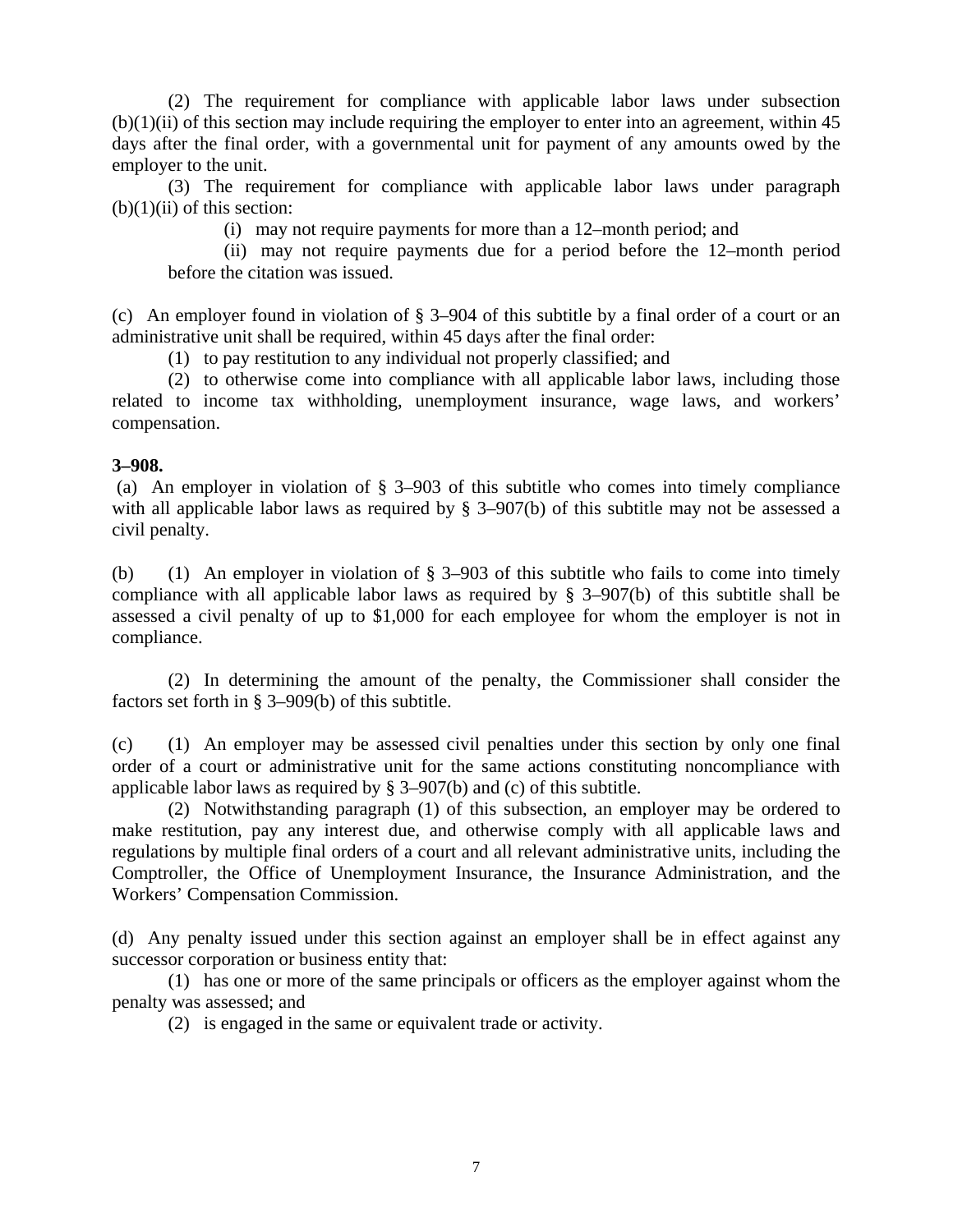#### **§3–909.**

(a) An employer found to have knowingly failed to properly classify an individual in violation of § 3–904 of this subtitle shall be assessed a civil penalty of up to \$5,000 for each employee who was not properly classified.

(b) In determining the amount of the penalty, the Commissioner or the administrative law judge shall consider:

- (1) the gravity of the violation;
- (2) the size of the employer's business;
- (3) the employer's good faith;
- (4) the employer's history of violations under this subtitle; and
- (5) whether the employer:

(i) has been found, by a court or an administrative unit, to have deprived the employee of any rights to which the employee would have been entitled under a State protective labor law, including but not limited to:

1. any provision of this article;

2. the State prevailing wage law, under §§17–221 and 17–222 of the State Finance and Procurement Article; or

3. the living wage law, under § 18–108 of the State Finance and Procurement Article; and

(ii) has made restitution and come into compliance with all such State protective labor laws with respect to the employee.

(c) If the court or an administrative unit determines that an individual or class of individuals is entitled to restitution as a result of the employer's violation of § 3–904 of this subtitle, the court or administrative unit:

(1) shall award each individual any restitution to which the individual may be entitled; and

(2) may award each individual an additional amount up to three times the amount of such restitution.

(d) An employer in violation of § 3–904 of this subtitle may be assessed double the administrative penalties set forth in subsection (a) of this section if the employer has been found previously to have violated this subtitle by a final order of a court or an administrative unit.

(e) An employer who has been found by a final order of a court or an administrative unit to have violated § 3–904 of this subtitle three or more times may be assessed an administrative penalty of up to \$20,000 for each employee.

(f) (1) An employer may be assessed civil penalties under this section or  $\S$  8–201.1 or  $\S$  9– 402.1 of this article by only one final order of a court or administrative unit for the same actions constituting a violation of this subtitle.

(2) Notwithstanding paragraph (1) of this subsection, an employer may be ordered to make restitution, pay any interest due, and otherwise comply with all applicable laws and regulations by orders of a court and all relevant administrative units, including the Comptroller, the Office of Unemployment Insurance, the Insurance Administration, and the Workers' Compensation Commission.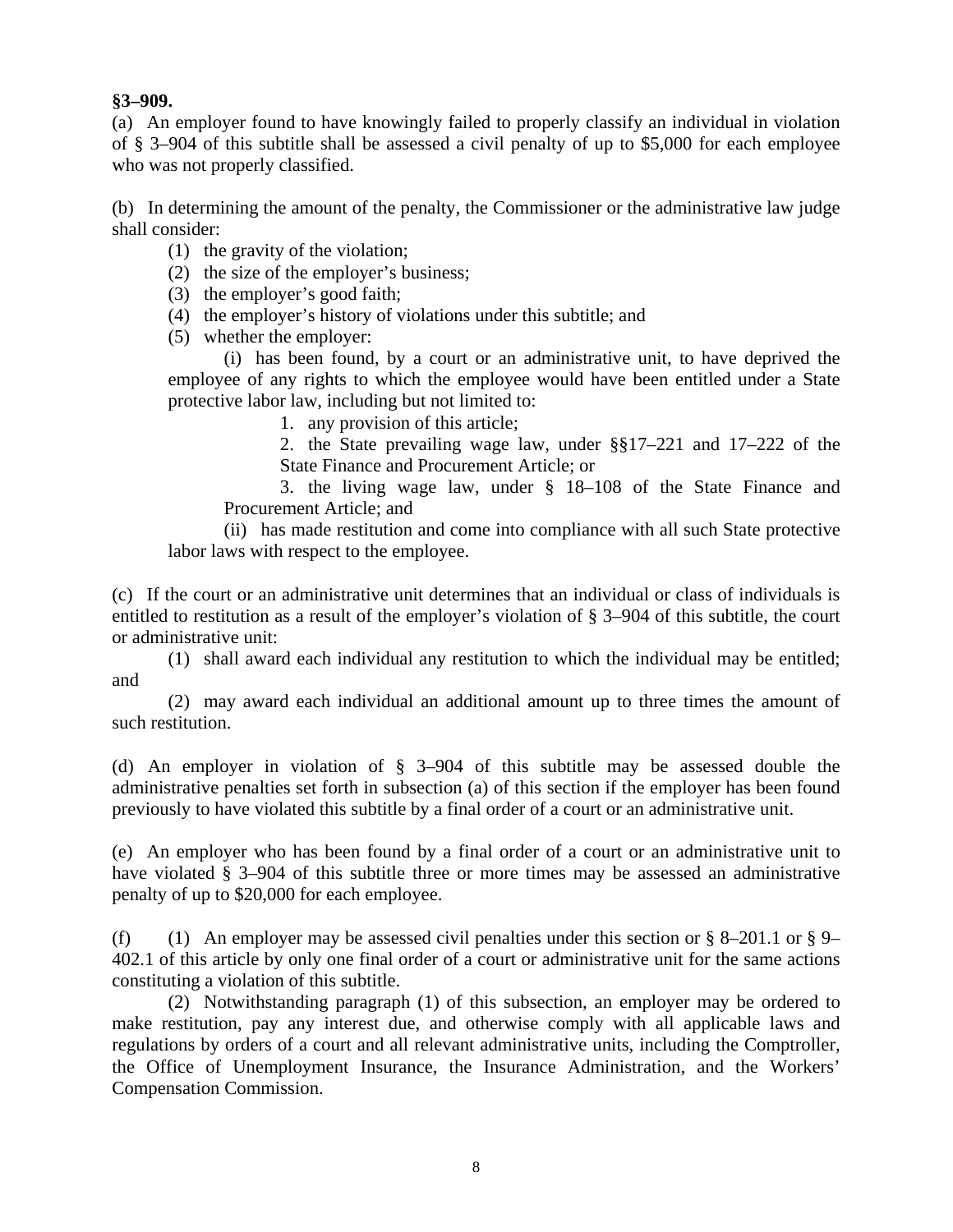(g) Any penalty issued under this section against an employer shall be in effect against any successor corporation or business entity that:

(1) has one or more of the same principals or officers as the employer against whom the penalty was assessed, unless the principal or officer did not or with the exercise of reasonable diligence could not know of the violation for which the penalty was imposed; and

(2) is engaged in the same or equivalent trade or activity.

#### **§3–910.**

As authorized by State and federal law, units within the Department of Labor, Licensing, and Regulation and the Department of Budget and Management, the Secretary of State, the Comptroller, the Maryland Insurance Administration, and other State agencies shall cooperate and share information concerning any suspected failure to properly classify an individual as an employee.

#### **§3–911.**

(a) (1) Except as provided in paragraph (2) of this subsection, an individual who has not been properly classified as an employee may bring a civil action for economic damages against the employer for any violation of this subtitle.

(2) An individual may not bring a civil action under this section if a final order of an administrative unit or of a court has been issued under § 3–906 of this subtitle.

(b) An action filed under this section shall be filed within 3 years after the date the cause of action accrues.

(c) If the court determines that an individual or class of individuals is entitled to judgment in an action against an employer filed in accordance with this section, the court may award each individual:

(1) any damages to which the individual may be entitled under subsection (a) of this section;

(2) an additional amount up to three times the amount of any such damages, if the employer knowingly failed to properly classify the individual;

(3) reasonable counsel fees and other costs of the action; and

(4) any other appropriate relief.

#### **§3–912**.

(a) An employer may not discriminate in any manner or take adverse action against an individual because the individual:

(1) files a complaint with the employer or the Commissioner alleging that the employer violated any provision of this subtitle or any regulation adopted under this subtitle;

(2) brings an action under this subtitle or a proceeding involving a violation of this subtitle; or

(3) testifies in an action authorized under this subtitle or a proceeding involving a violation of this subtitle.

(b) (1) An individual who believes that an employer has discriminated in any manner or taken adverse action against the individual in violation of subsection (a) of this section may submit to the Commissioner a written complaint that alleges the discrimination and that includes the signature of the individual.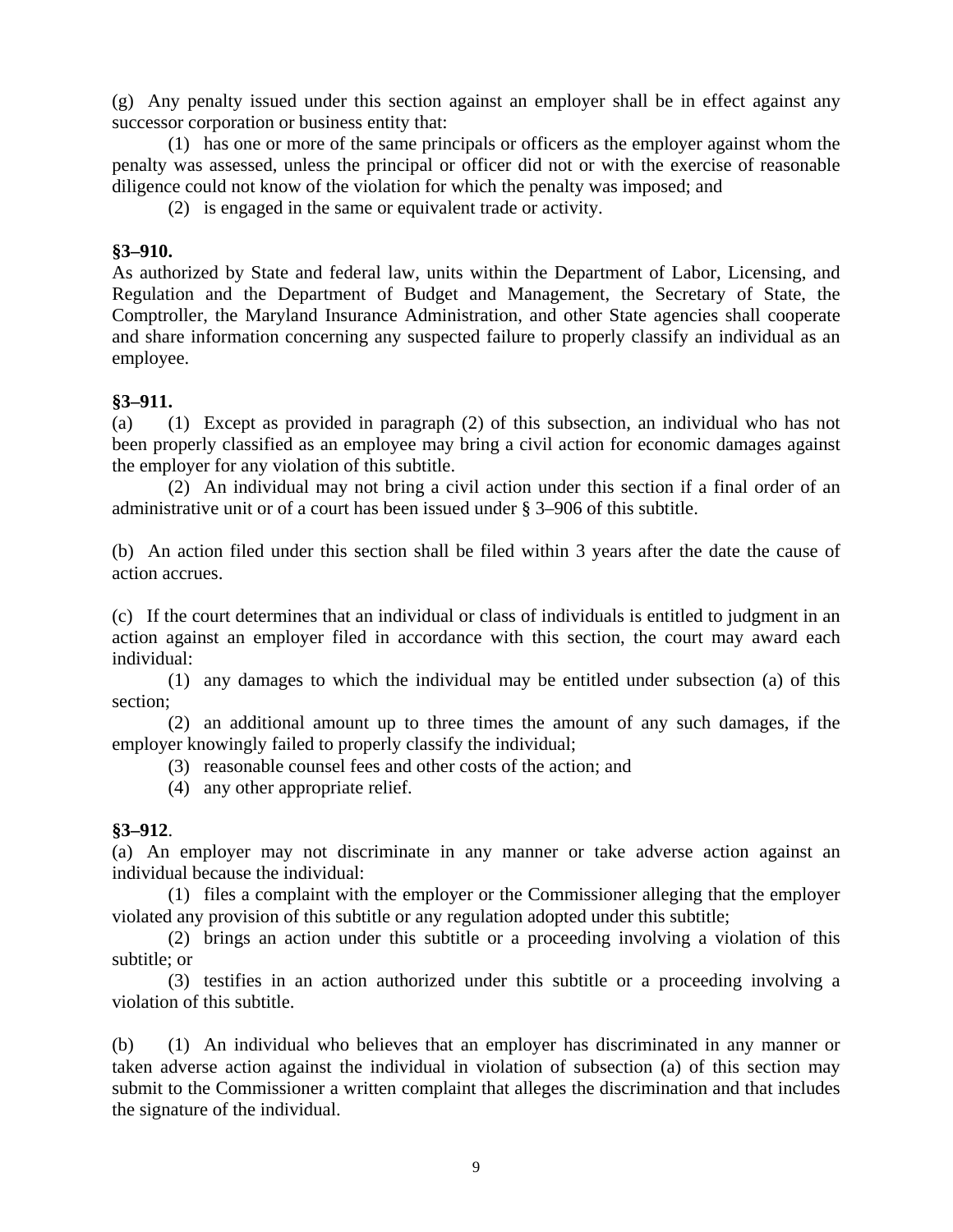(2) An individual shall file a complaint under this subsection within 180 days after the alleged discrimination occurs.

(c) (1) On receipt of a complaint under subsection (c) of this section, the Commissioner may investigate.

(2) The Commissioner shall provide the employer with an opportunity to respond to the allegations in the complaint.

(3) If, after investigation and consideration of any response from the employer, the Commissioner determines that an employer or other person has violated subsection (a) of this section, the Commissioner shall file a complaint to enjoin the violation, to reinstate the employee to the former position with back pay, and to award any other appropriate damages or other relief in the circuit court for:

(i) the county in which the alleged violation occurred;

(ii) the county in which the employer has its principal office; or

(iii) Baltimore City.

(4) Within 120 days after the Commissioner receives a complaint, the Commissioner shall notify the employee of the determination under this subsection.

#### **§3–913.**

(a) Where, after investigation, the Commissioner issues a citation for a violation of this subtitle or regulations adopted under this subtitle by an employer engaged in work on a contract with a public body, the Commissioner shall promptly notify the public body.

(b) (1) On notification, the public body shall withhold from payment due the employer an amount that is sufficient to:

(i) pay restitution to each employee for the full amount of wages due; and

(ii) pay any benefits, taxes, or other contributions that are required by law to be paid on behalf of the employee.

(2) The public body shall release:

(i) on issuance of a favorable final order of a court or an administrative unit, the full amount of the withheld funds; and

(ii) on an adverse final order of a court or an administrative unit, the balance of the withheld funds after all obligations are satisfied under paragraph (1) of this subsection.

#### **§3–914.**

(a) An employer shall keep, for at least 3 years, in or about its place of business, records of the employer containing the following information:

(1) the name, address, occupation, and classification of each employee or independent contractor;

(2) the rate of pay of each employee or method of payment for the independent contractor;

(3) the amount that is paid each pay period to each employee or, if applicable, independent contractor;

(4) the hours that each employee or independent contractor works each day and each workweek;

(5) for all individuals who are not classified as employees, evidence that each individual is an exempt person or an independent contractor or its employee; and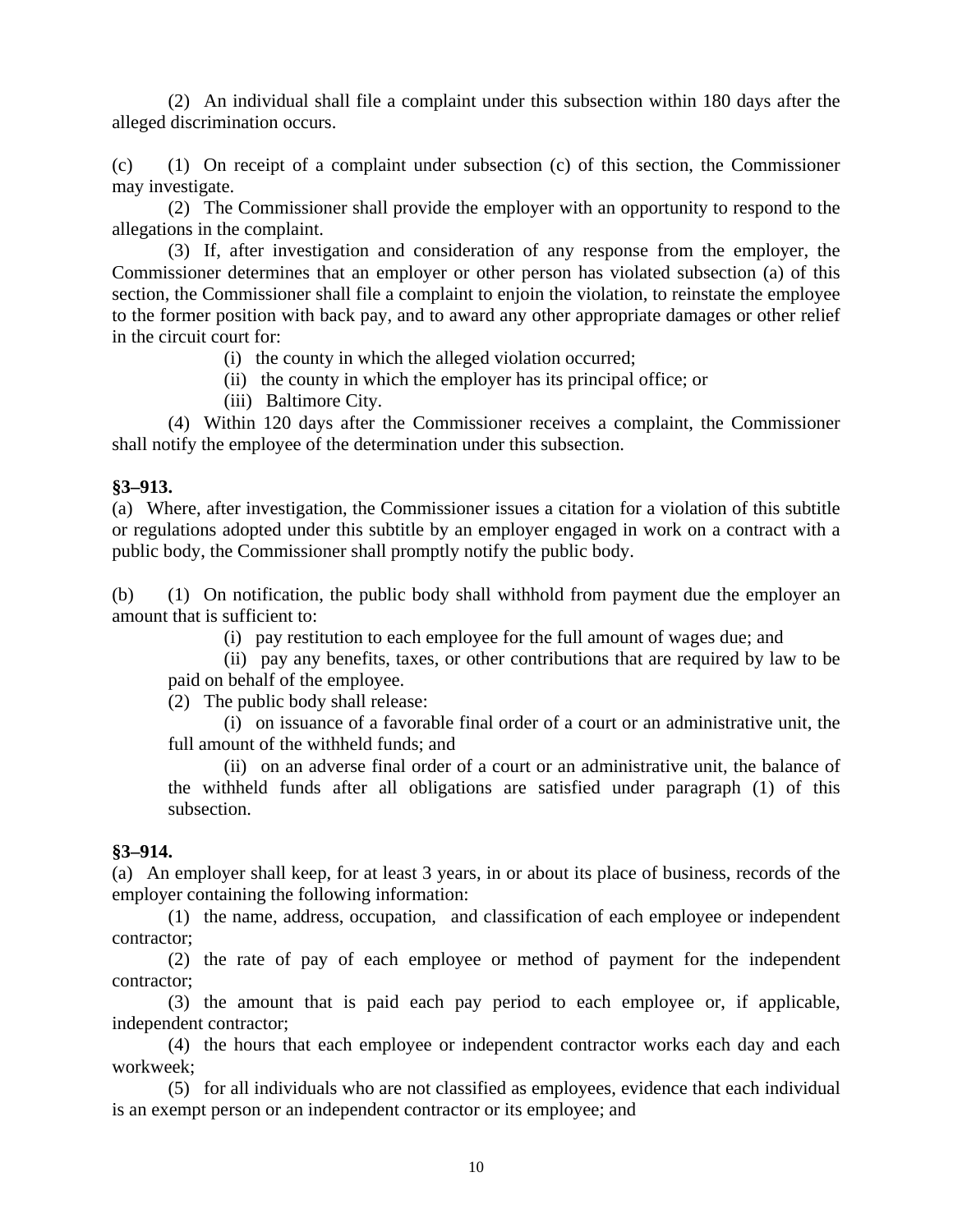(6) other information that the Commissioner requires, by regulation, as necessary to enforce this subtitle.

(b) An employer shall provide each individual classified as an independent contractor or exempt person with written notice of the classification of the individual at the time the individual is hired.

(c) The written notice shall:

(1) include an explanation of the implications of the individual's classification as an independent contractor or exempt person rather than as an employee; and

(2) be provided in English and Spanish.

(d) The Commissioner shall adopt regulations establishing the specific requirements for the contents and form of the notice.

#### **§3–915.**

(a) A person may not knowingly incorporate or form, or assist in the incorporation or formation of, a corporation, partnership, limited liability corporation, or other entity, or pay or collect a fee for use of a foreign or domestic corporation, partnership, limited liability corporation, or other entity for the purpose of facilitating, or evading detection of, a violation of this subtitle.

(b) A person may not knowingly conspire with, aid and abet, assist, advise, or facilitate an employer with the intent of violating this subtitle.

(c) (1) Except as provided in paragraph (2) of this subsection, a person that violates this section shall be subject to a civil penalty not exceeding \$20,000.

(2) A person that violates this section may not be subject to a civil penalty under this section if the person:

(i) holds a professional license as a lawyer or a certified public accountant; and

(ii) was performing an activity in the ordinary course of that person's license when the violation occurred.

(3) If the person is exempt from sanction under paragraph (2) of this subsection, the Commissioner shall promptly refer the person for investigation and possible sanction to the unit of State government that has regulatory jurisdiction over the business activities of that person.

(d) The procedures governing investigations, citations, and administrative and judicial review of an alleged violation under this section shall be the same as those set forth in §§ 3–905 and 3– 906 of this subtitle.

(e) A person may be assessed civil penalties under this section by only one final order of a court or administrative unit for the same actions constituting the violation.

#### **§3–916.**

(a) A person may not:

(1) make or cause to be made a groundless or malicious complaint to the Commissioner or an authorized representative of the Commissioner;

(2) in bad faith, bring an action under this subtitle or a proceeding related to the subject of this subtitle; or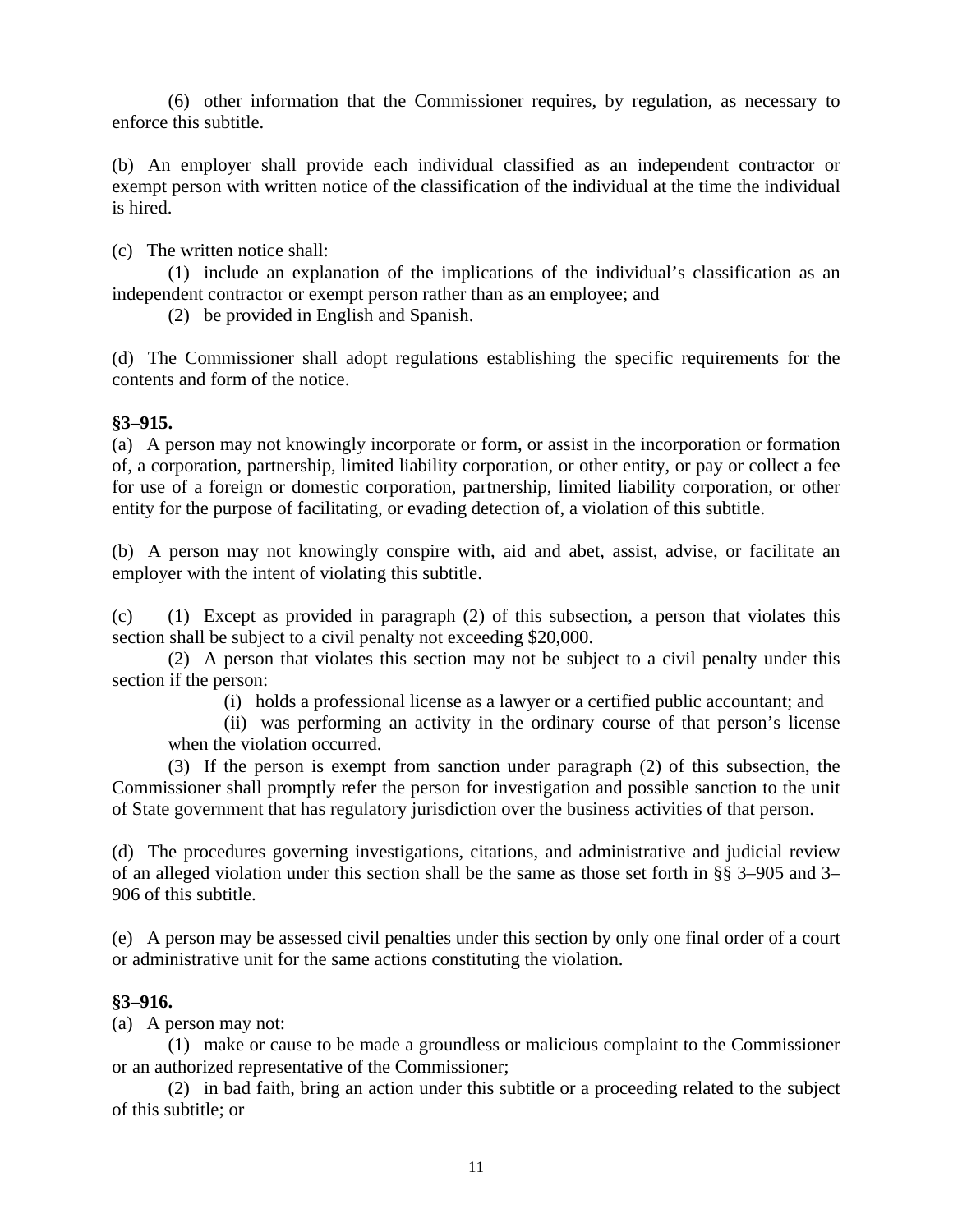(3) in bad faith, testify in an action under this subtitle or a proceeding related to the subject of this subtitle.

(b) The Commissioner shall investigate any allegations that a person has violated any provision of this section.

(c) (1) If the Commissioner determines that a person has violated any provision of this section, that person may be subject to an administrative penalty of up to \$1,000, assessed by the Commissioner.

(2) A sanction under paragraph (1) of this subsection shall be subject to the notice and hearing requirements of § 3–906 of this subtitle.

(3) If the person found in violation of this section is a person alleged to be employed by the respondent, the Commissioner shall disclose the identity of the complainant.

(d) Any person who must defend an action taken as a result of a groundless or malicious complaint may be entitled to recover attorneys' fees.

**§3–917.** The Commissioner shall adopt regulations to carry out this subtitle.

**§3–918.** Each civil penalty under this subtitle shall be paid into the General Fund of the State.

#### **§3–919.**

(a) The proposed budget of the Division of Labor and Industry shall include an appropriation from the Workers' Compensation Commission to cover the cost of administering this subtitle.

(b) The Workers' Compensation Commission shall pay the cost of administering this subtitle from money that the Commission receives under § 9–316 of this article.

#### **§3–920.**

(a) The Commissioner shall prepare an annual report for the Secretary on the administration and enforcement of this subtitle, that shall include:

- (1) the number and nature of complaints received;
- (2) the number of investigations conducted;
- (3) the number of citations issued;
- (4) the number of informal resolutions of the citations;
- (5) the number of final administrative orders, with a description, that shall include:
	- (i) whether the alleged violation was found; and

(ii) whether the order affirmed or overturned a proposed decision of the Office of Administrative Hearings;

(6) the number of orders of the Commissioner reviewed by the Secretary and whether they were affirmed or overturned; and

(7) the number of requests for judicial review of administrative orders and whether the orders were affirmed or overturned.

(b) The Commissioner's report shall be a public record.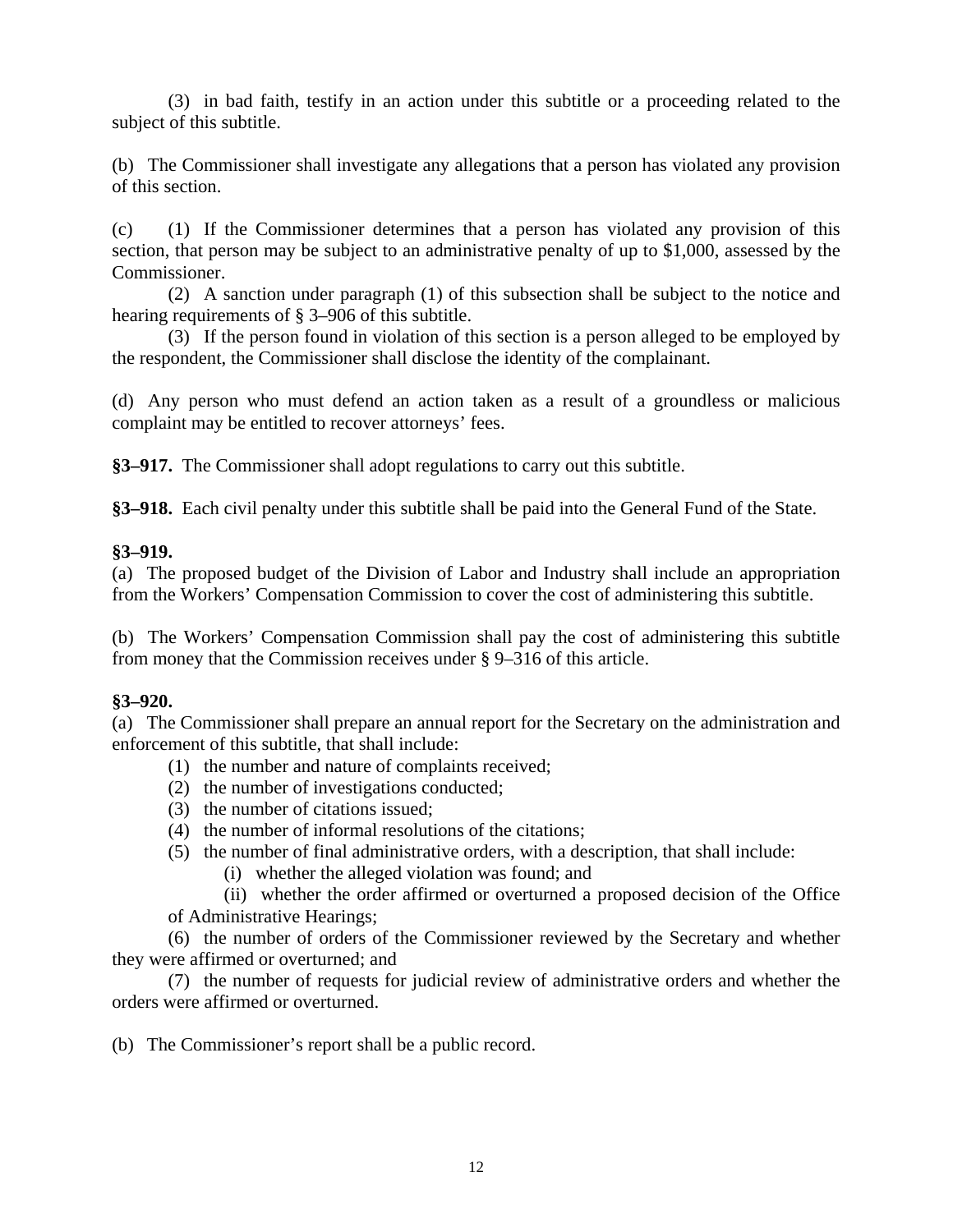## **Title 8: Unemployment Insurance**

### **§8–201.**

(a**)** Employment is presumed to be covered employment if:

(1) regardless of whether the employment is based on the common law relation of master and servant, the employment is performed:

- (i) for wages; or
- (ii) under a contract of hire that is written or oral or express or implied; and
- (2) the employment is performed in accordance with § 8–202 of this subtitle.

(b) To overcome the presumption of employment, an employing unit shall establish that the person performing services is an independent contractor in accordance with § 8–205 of this subtitle or is specifically exempted under this subtitle.

#### **§8–201.1.**

(a) In this section, "knowingly" means having actual knowledge, deliberate ignorance, or reckless disregard for the truth.

(b) An employer may not fail to properly classify an individual as an employee.

(c) (1) If the Secretary determines that an employing unit has failed to properly classify an individual as an employee, any and all contribution or reimbursement payments resulting from the failure to properly classify that are due and unpaid shall accrue interest as provided in paragraph (2) of this subsection.

(2) An employer who fails to pay the contribution or reimbursement payments within 45 days shall be assessed interest at the rate of 2% per month or part of a month from the first due date following notice of the misclassification until the Secretary receives the contribution or payment in lieu of contributions and interest.

(d) The Secretary shall consider, as strong evidence that an employer did not knowingly fail to properly classify an individual, whether the employer:

(1) (i) classifies all workers who perform the same or substantially the same tasks for the employer as independent contractors; and

(ii) reports the income of the workers to the Internal Revenue Service as required by federal law; and

(2) has received a determination from the Internal Revenue Service that the individual or a worker who performs the same or substantially the same tasks for the employer is an independent contractor.

(e) If the Secretary determines that an employing unit has knowingly failed to properly classify an individual as an employee, the employing unit shall be subject to a civil penalty of not more than \$5,000 per employee.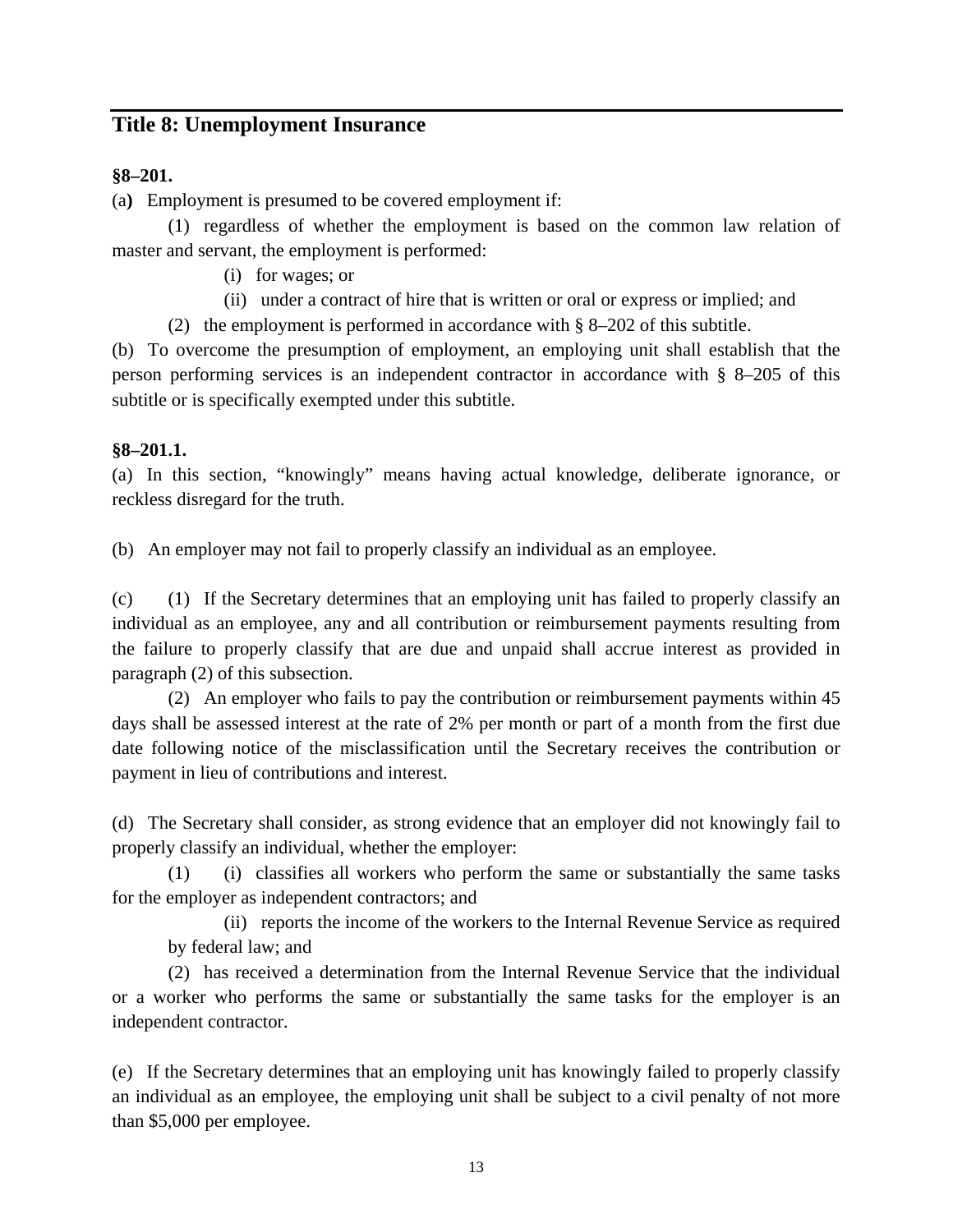(f) (1) A person may not knowingly advise an employing unit or a prospective employing unit to take action for the purposes of violating this section.

(2) A person found in violation of this subsection shall be subject to a civil penalty of not more than \$20,000.

(g) An employing unit found to have knowingly violated this section who has also been found previously to have knowingly violated this section by a final order of a court or administrative unit may be assessed double the administrative penalties set forth in subsection (d) of this section for the new violation.

(h) (1) An employing unit may be assessed civil penalties by only one order of a court or administrative unit for the same actions constituting a knowing failure to properly classify an individual as an employee.

(2) Notwithstanding paragraph (1) of this subsection, an employing unit may be ordered to make restitution, pay any interest due, and otherwise comply with all applicable laws and regulations by orders of a court, the Secretary, and all other relevant administrative units, including the Comptroller, the Workers' Compensation Commission, the Insurance Administration, and the Division of Labor and Industry.

(i) If the Secretary determines that an employing unit has failed to properly classify an individual as an employee, the Secretary shall promptly notify the Workers' Compensation Commission, the Division of Labor and Industry, the Insurance Administration, and the Comptroller.

(j) As authorized by State and federal law, units within the Department of Labor, Licensing, and Regulation and the Department of Budget and Management, the Secretary of State, the Comptroller, the Insurance Administration, and other State agencies shall cooperate and share information concerning any suspected violation of this title.

(k) (1) The Secretary shall adopt regulations to carry out this section.

(2) The regulations shall:

(i) require that the Secretary provide an employer with the factual basis for any violations charged;

(ii) establish procedures regarding the audit process and any agency level review available before appeal; and

(iii) provide guidance as to what constitutes the evidence relevant to the determination of whether an employer knowingly failed to properly classify an individual as an employee.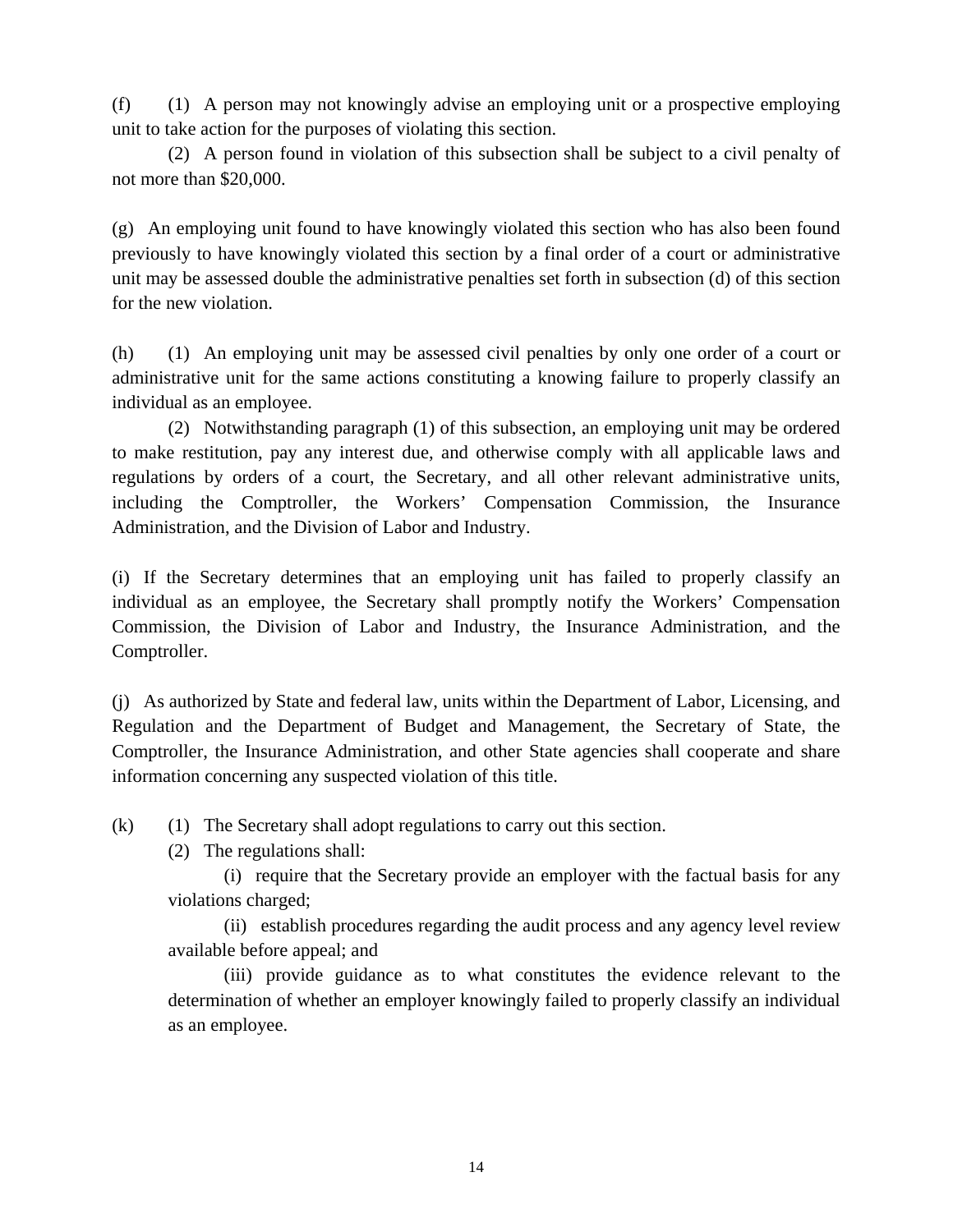#### **§8–205.**

(a) Work that an individual performs under any contract of hire is not covered employment if the Secretary is satisfied that:

(1) the individual who performs the work is free from control and direction over its performance both in fact and under the contract;

(2) the individual customarily is engaged in an independent business or occupation of the same nature as that involved in the work; and

(3) the work is:

(i) outside of the usual course of business of the person for whom the work is performed; or

(ii) performed outside of any place of business of the person for whom the work is performed.

(b) The Secretary shall adopt regulations to provide:

(1) general guidance about the application of subsection (a) of this section; and

(2) specific examples of how subsection (a) of this section is applied to certain industries, including the construction industry, the landscaping industry, and the home care services industry.

#### **§8–610.1.**

An employing unit that has knowingly failed to properly classify an individual as an employee under § 8–201.1 of this title shall pay contributions for 2 years:

(1) at a rate applied to the taxable wage base that would have been assigned to the employing unit under this subtitle if the employing unit had not knowingly failed to properly classify an individual as an employee; plus

(2) two percentage points.

#### **§8–628.**

Except as provided in § 8–201.1 of this title, a contribution or reimbursement payment that is due and unpaid shall accrue interest at the rate of 1.5% per month or part of a month from the date on which it is due until the Secretary receives the contribution or payment in lieu of contributions and the interest.

### **Title 9: Workers' Compensation §9–202.**

(a) An individual, including a minor, is presumed to be a covered employee while in the service of an employer under an express or implied contract of apprenticeship or hire.

(b) A minor may be a covered employee under this section even if the minor is employed unlawfully.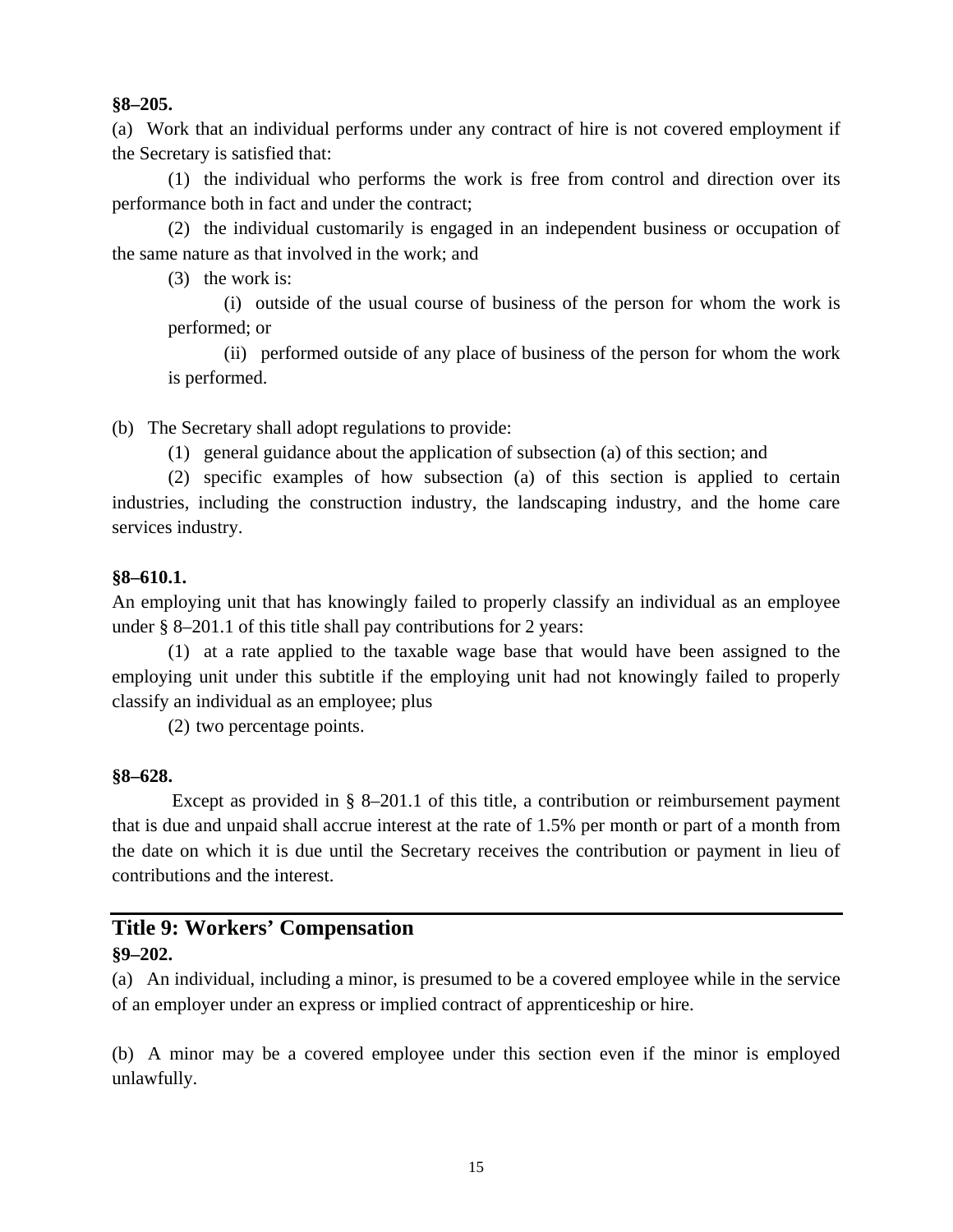(c) To overcome the presumption of covered employment, an employer shall establish that the individual performing services is an independent contractor in accordance with the common law or is specifically exempted from covered employment under this subtitle.

### **§9–315.1.**

The Commission shall pay the costs of the administration of the workforce fraud program by the Commissioner of Labor and Industry under Title 3, Subtitle 9 of this article.

#### **§9–402.1.**

(a) In this section, "knowingly" means having actual knowledge, deliberate ignorance, or reckless disregard for the truth.

(b) An employer may not fail to properly classify an individual as an employee.

(c) If the Commission determines that an employer failed to properly classify an individual as an employee, the Commission shall order the employer to secure compensation for the covered employee in accordance with § 9–407 of this subtitle.

(d) If the Commission determines that an employer knowingly failed to properly classify an individual as an employee, the Commission shall, in conformance with § 9–310 of this title, assess a civil penalty of not more than \$5,000.

(e) (1) A person may not knowingly advise an employer to take action for the purpose of violating this section.

(2) A person found in violation of this subsection shall be subject to a civil penalty of not more than \$20,000.

(f) An employer found to have knowingly violated this section who has also been found previously to have knowingly violated this section by a final order of a court or administrative unit may be assessed double the administrative penalties set forth in subsection (d) of this section for the new violation.

(g) (1) An employer may be assessed civil penalties by only one order of a court or administrative unit for the same actions constituting a knowing failure to properly classify an individual as an employee.

(2) Notwithstanding paragraph (1) of this subsection, an employer may be ordered to make restitution, pay any interest due, and otherwise comply with all applicable laws and regulations by orders of a court, the Commission, and all other relevant administrative units, including the Comptroller, the Office of Unemployment Insurance, the Insurance Administration, and the Division of Labor and Industry.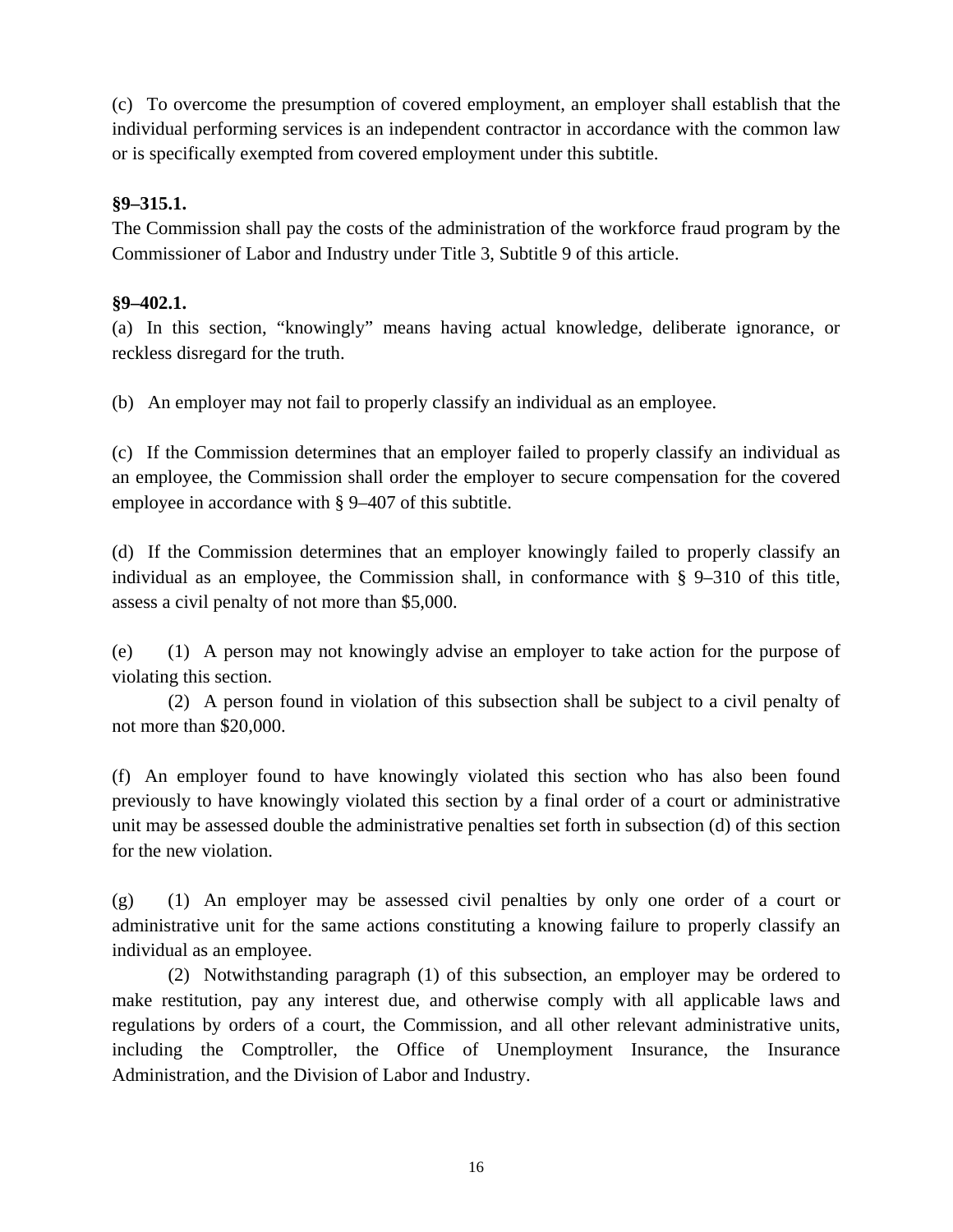(h) If the Commission determines that an employer has failed to properly classify an individual as an employee, the Commission shall promptly notify the Office of Unemployment Insurance, the Division of Labor and Industry, the insurer, if any, the Insurance Administration, and the Comptroller.

(i) As authorized by State and federal law, units within the Department of Labor, Licensing, and Regulation and the Department of Budget and Management, the Secretary of State, the Comptroller, the Insurance Administration, and other State agencies shall cooperate and share information concerning any suspected violation of this title.

(j) The Commission may adopt regulations to carry out this section.